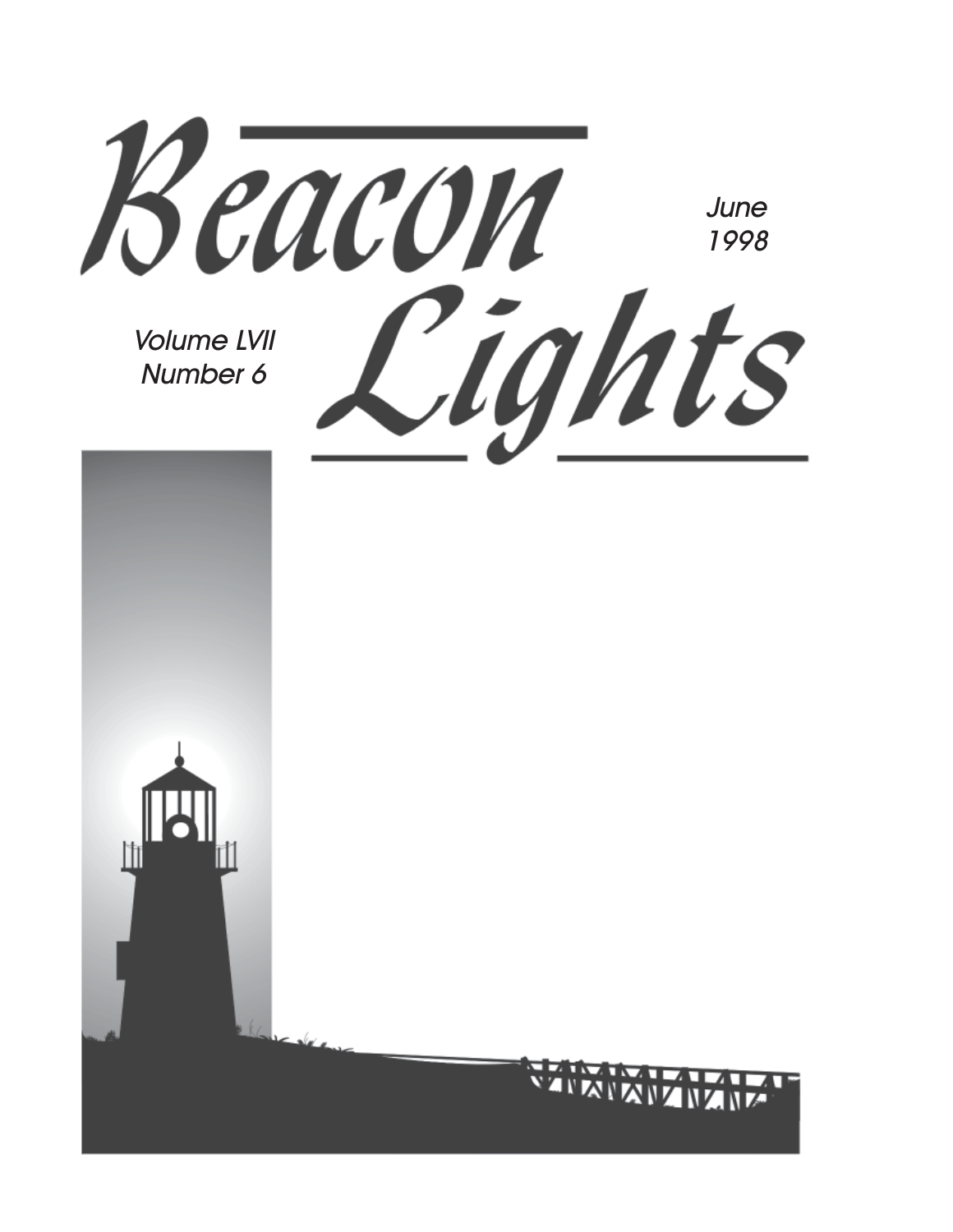### **Table of Contents**

**EDITORIAL** 

**3 Our Responsibility To Those Who Are Excommunicated**

FRUITFUL BRANCHES

**5 An Assessment of Contemporary Trends in Worship in Light of Our Traditional Approach**

GUEST ARTICLE

**6 Jesus Will Have Mercy, and Not Sacrifice**

STORY TIME

**7 The Castle**

GEM OF THE MONTH

**10 The Sad Tale of a Young Church-Rejector**

CREATION THROUGH THE SPECTACLES OF SCRIPTURE

**11 A Look at Seeds Under the Microscope of God's Word**

**DEVOTIONAL** 

**13 The Song of Zion**

Music

**17 Psalter #151—Prayer for Deliverance**

FROM THE WEB

**18 Do Christians Who Commit Suicide Go to Hell?**

CONVENTION STUDY GUIDE

- **19 Practical Antithetical Living**
- **20 Antithetical Dating and Marriage**

WHERE WE STAND

**22 Healthy (Humble) Self-Esteem (2)**

CHURCH HISTORY

- **24 Through Strife to Victory—Chapter 5: Unrest in the Churches**
- **26 The Church of Onstwedde**

KIDS PAGE

**27 Just Wood**

CHURCH NEWS

**Back Cover**

#### **BEACON LIGHTS**

#### BEACON LIGHTS STAFF

#### DEPARTMENT MANAGERS

| Subscription Manager  Mike Feenstra (616)531-2349 |  |
|---------------------------------------------------|--|
|                                                   |  |
|                                                   |  |
|                                                   |  |

#### EXECUTIVE FEDERATION BOARD

| Rev. C. Terpstra |
|------------------|

All information and letters pertaining to the contents of the *Beacon Lights* mail to (e-mail if at all possible, or computer disks preferred):

#### EDITORIAL OFFICE

John Huizenga 621 Williams Randolph, WI 53956 Phone: (920)326-6186 Internet: jhui@internetwis.com

#### Subscription Price: \$10.00

For a subscription or an address change, please write: Beacon Lights P.O. Box 375 Jenison, MI 49428

#### EDITORIAL POLICY

The articles of *Beacon Lights* do not necessarily indicate the viewpoint of the Editorial Staff. Every author is solely responsible for the contents of his own article.

The *Beacon Lights* encourages its readers to contact the editorial office with any questions or comments. Letters may be edited for printing. We will not publish anonymous letters, but will withhold names upon request.

If any material of *Beacon Lights* is reprinted by another periodical, we will appreciate your giving the source and forwarding the printed periodical to the Editorial Office.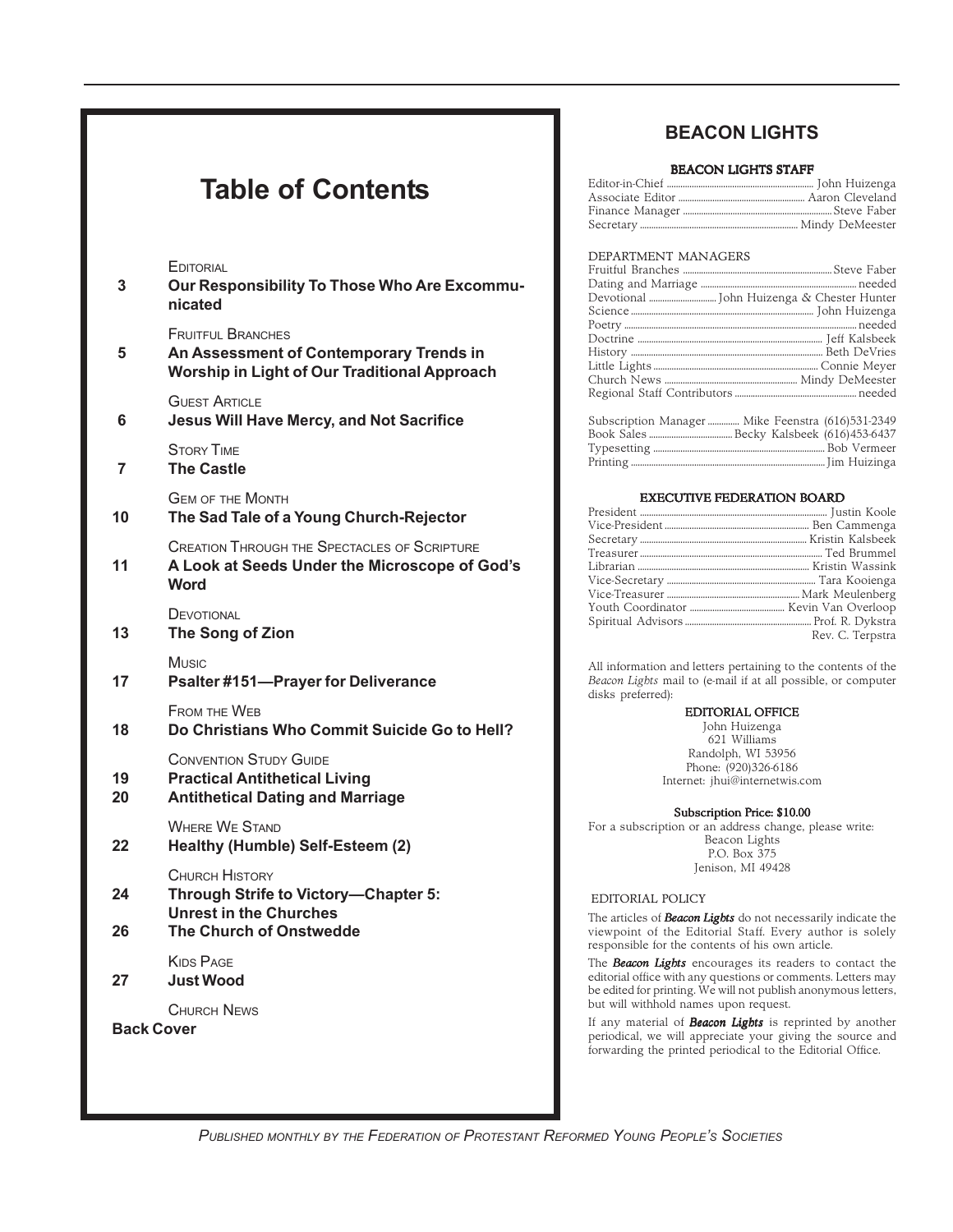

# Our Responsibility To Those Who Are Excommunicated

by Aaron J. Cleveland

*Note to the reader: Before reading what follows, please read the Form Of Excommunication found in the back of* The Psalter*.*

s stated in the Form Of Excommunication, excommunication is the "last remedy" for those<br>under discipline who show no "true repentance." Excommunication is the final step that the<br>charge out discipline and that excommunicat under discipline who show no "true repentance." Excommunication is the final step that the Church takes when the biblical method of discipline is practiced. It is important that the Church carries out discipline and that excommunication, if necessary, is practiced, because the proper administration of discipline is one of the marks of the true church. Churches which do not practice discipline are false churches to whatever degree discipline is not practiced.

In most churches today, excommunication and discipline are rarely heard of. Unrepentant sinners are allowed to remain members in good standing. Sin is not preached against. Members of the congregation fail to admonish one another. The elders and ministers allow sin to run through the congregation. A false notion has overtaken many churches that brotherly love consists of letting the unrepentant brother continue in his sin, accepting him in full fellowship, and not offending him by preaching against sin.

But this must never be the case in the true church where there is sound preaching and discipline is practiced. Excommunication, or the "last remedy" is commanded in God's Word and has a three-fold purpose. The first purpose of excommunication (as well as the purpose of all discipline) is to bring the unrepentant sinner to repentance. Excommunication removes the impenitent sinner from the church and ultimately the kingdom of heaven is closed to him. (Matt. 18:18) If it is God's will, the sinner who experiences life outside of the church and outside of the kingdom of heaven will come to see the seriousness of his sin and the deadly consequences of his behavior. He will become entirely ashamed of his lifestyle, repent of his sins, and do all that he can to lead a life pleasing to God. This is the first purpose of excommunication, to bring the unrepentant to see the shamefulness of his actions and to repentance, if it is God's will.

The second purpose of excommunication is to protect the body of the church. We read this is the Form where it states, "and likewise that we may not by this rotten and as yet incurable member, put the whole body of the Church in danger." This is a very real danger. First of all, those who do not admonish and discipline the unrepentant become partakers of their sins. Secondly, it does not take long before the sin of one becomes the sin of many in the congregation. "Know ye not that a little leaven leaveneth the whole lump?" (I Cor. 5:6). It does not take long for one overlooked sin to spread through and destroy an entire church. We don't have to look too far to see how the sin of adultery has overtaken many once-faithful churches.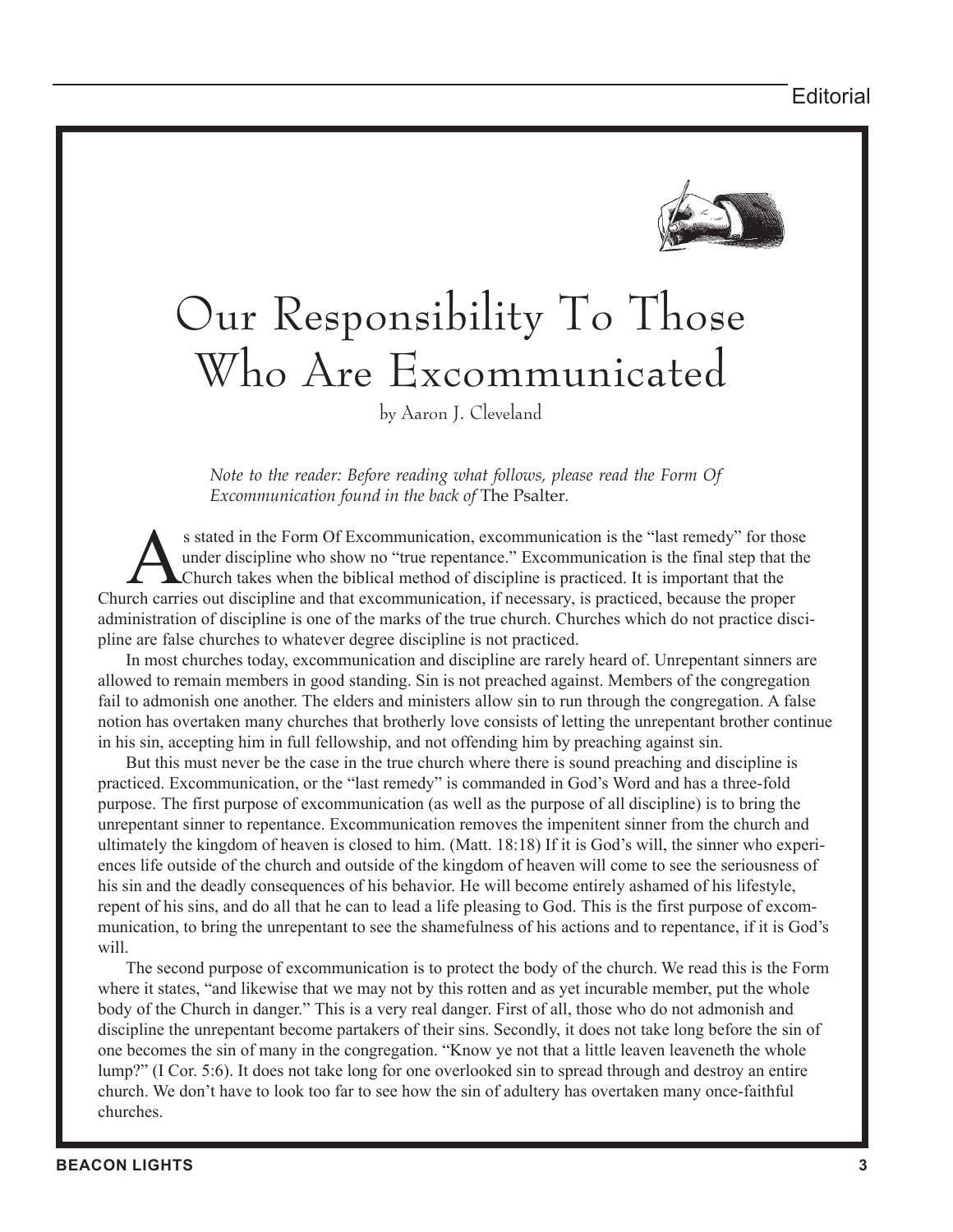The third purpose of excommunication is that God's name is not blasphemed. When those who despise God's perfect law are allowed to remain members of the church, God is blasphemed, and the judgment of God falls down upon the whole church.

It is important to notice that discipline, as well as excommunication, is a process which involves every member of the congregation, not just the elders. We do good to remind ourselves of this. When a member of the congregation is excommunicated, everyone in the congregation has a responsibility to that excommunicated person. First, we are to keep no company with that person, so that he may be ashamed. In II Thes. 3:14 we read, "And if any man obey not our word by this epistle, note that man, and have no company with him, that he may be ashamed." We can be assured that he who continues to live in his sin will not come to see his shamefulness if we continue to fellowship with him as before, and by that fellowship, indulge and flatter him in his sinful behavior. In fact, he who is nourished by our indulgence, will only become more obstinate in his unrepentance.

Our second responsibility is not to treat him as an enemy, but to admonish him as a brother. We read of this in II Thes. 3:15, where we read, "Yet count him not as an enemy, but admonish him as a brother." This is how brotherly love is shown. John Calvin speaks of this in his commentary on II Thes. 3:15. He says, "We must observe, however, by what sign he would have brotherly love shown - not by allurements or flattery, but by admonitions. According to Calvin, we must do everything in our power "to shun the society of those whom the church has cut off from her communion." And if the occasion arises, and we happen to cross paths with this brother, our only conversation must consist of an admonition. Anything less, and we are failing in our obligation to this brother.

Another important aspect of excommunication is that of self-examination. This is apparent when reading the Form Of Excommunication. We all must take heed to ourselves, lest we fall into sin. We read in the form, "You have seen, beloved brethren and sisters, in what manner this our excommunicated brother has begun to fall, and by degrees is come to ruin; observe therefore, how subtle Satan is, to bring man to destruction, and to withdraw him from all salutary means of salvation." Also mentioned in the prayer following the form is the request for the grace of God to avoid "all pollution of the world." This is an important request, because Satan has many means to lead us into sin.

Finally, we must notice the seriousness of excommunication. How easily we may be tempted to keep familiar association with those who have been excommunicated. This excommunicated person may be a brother, or parent, a close friend, or even a grandparent. Fellowship may be extremely difficult to cut off. But that is our calling. When this does not happen, terrible sin is committed. This is true, because the authority of the church, and Christ as the head of the church, is brought into contempt. Calvin puts this concisely when he says in his commentary on I Cor. 5:11, "When, therefore, the Church has excommunicated any one, no believer ought to receive him into terms of intimacy with him; otherwise the authority of the Church would be brought into contempt, if each individual were at liberty to admit to his table those who have been excluded from the table of the Lord." None of us are free to ignore excommunication as the work of a handful of elders who have their own peculiar opinions. Excommunication is the work of the whole church whereby the kingdom of heaven is shut to those who are impenitent. This is serious.

Whenever the temptation arises to continue familiar association with an unrepentant brother, we must look at the peril this brother stands in. He is outside of the church and therefore outside of the kingdom of heaven. There is no more dire position. When we see this, our only inclination will be to admonish him and point out to him the seriousness of his sin and the consequences he faces. We will have no desire to indulge him in his sin. Neither will we be tempted to flatter him with our fellowship. Rather, we will show our love by admonishing him. And then, if it is God's will, he will come to true repentance and change of life, and be united in true fellowship with God and with us. ❖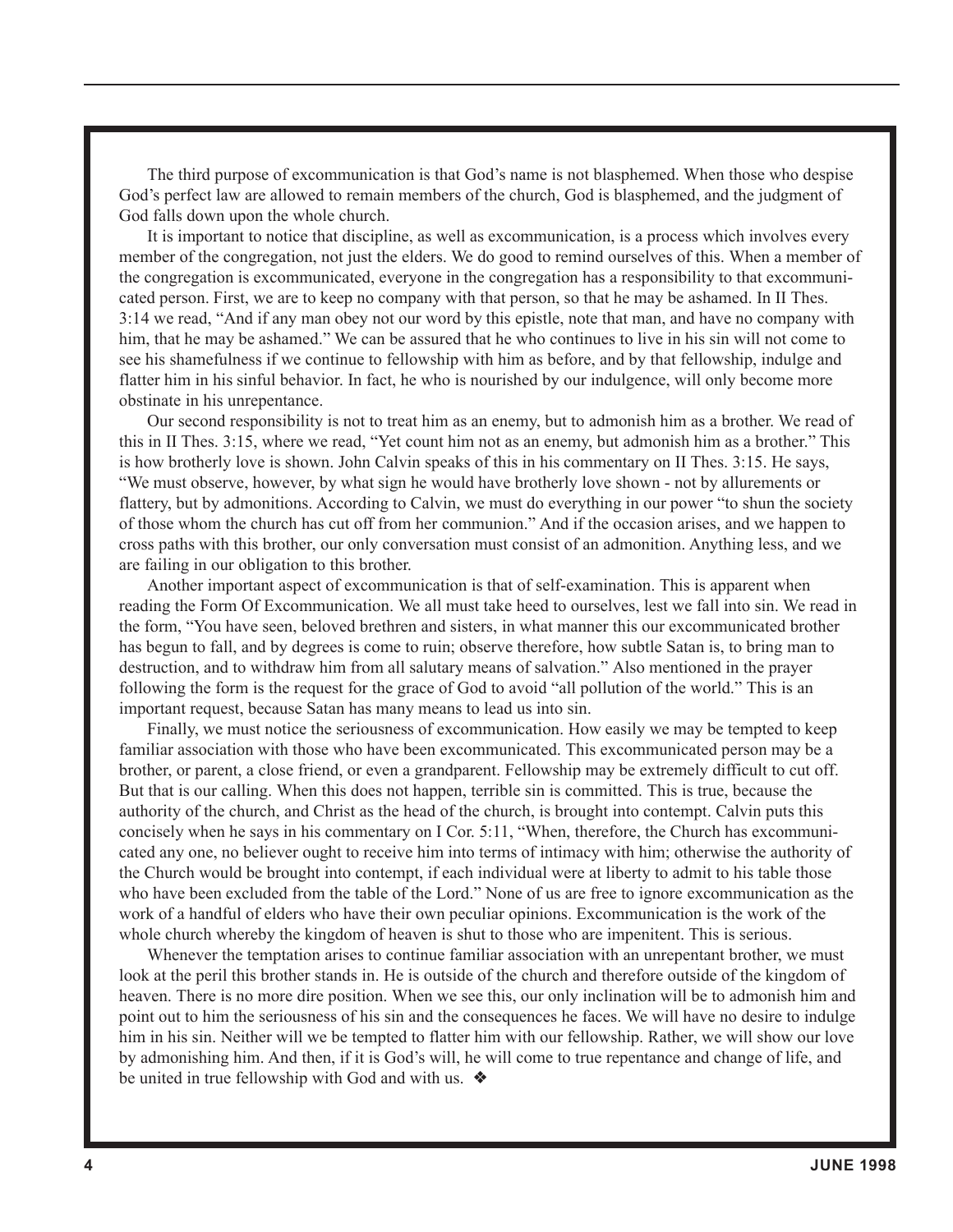Fruitful Branches

# An Assessment of Contemporary Trends in Worship in Light of our Traditional Approach

by Rodney Kleyn

any churches today are introducing into their worship services all sorts of elements which are foreign to the Scriptures. In this paper we will see what proper worship is, as well as what the elements of worship ought to be. We will then look at contemporary trends of worship and compare them to proper worship, and we will assess the root problem behind these contemporary forms of worship.

Each of God's people ought to live a life of continual worship to God. This is done when Christians perform good works that express their thankfulness to God for His great salvation. We determine what these good works are by going to the Scriptures. The Scriptures give us rules and regulations for Christian living. The church also worships God in its congregational gatherings. What is right and proper for the worship of the church is also regulated by the Scriptures.

The church may "in no wise represent God by images, or worship him in any other way than He has commanded in His Word" (Heidelberg Catechism. Q&A 96). This means that every element of our worship service must be biblically based. The Catechism sets forth these elements in its discussion of the fourth commandment. The purpose of the Sabbath is that each of God's people may "diligently frequent the church of God, to hear His Word, to use the sacraments, publicly to call upon the Lord, and contribute to the relief of the poor as becometh a Christian" (Heidelberg Catechism. Q&A 103). The elements that worship involves are the preaching, the sacraments, public prayer, and offerings for the poor. These are the only elements that our worship may include.

The preaching of God's Word is the primary element of worship. This preaching includes the reading of the Word as well as the expounding of God's Word. This expounding of God's Word is necessary so that the people of God might better understand the Word of God. This understanding is necessary for the strengthening of their faith. Faith in God is a faith founded upon His revelation of Himself to the church in His Word. This faith is a "certain knowledge" of God's Word as well as an "assured confidence" of the remission of sins and salvation (Heidelberg Catechism. Q&A 21). According to this same catechism this "certain knowledge" and "assured confidence," are worked in our hearts by the Holy Ghost through the gospel. The Gospel must be preached and heard.

Another important element of worship is the administering of the sacraments. These sacraments are a means of grace which are intended to "nourish and strengthen our faith" (Belgic Confession Art. 33). These sacraments are Baptism and The Lord's Supper. These are the only two sacraments instituted in the Scriptures, and no other sacraments or ordinances may be added to them. The true church "reject(s) all mixtures and dam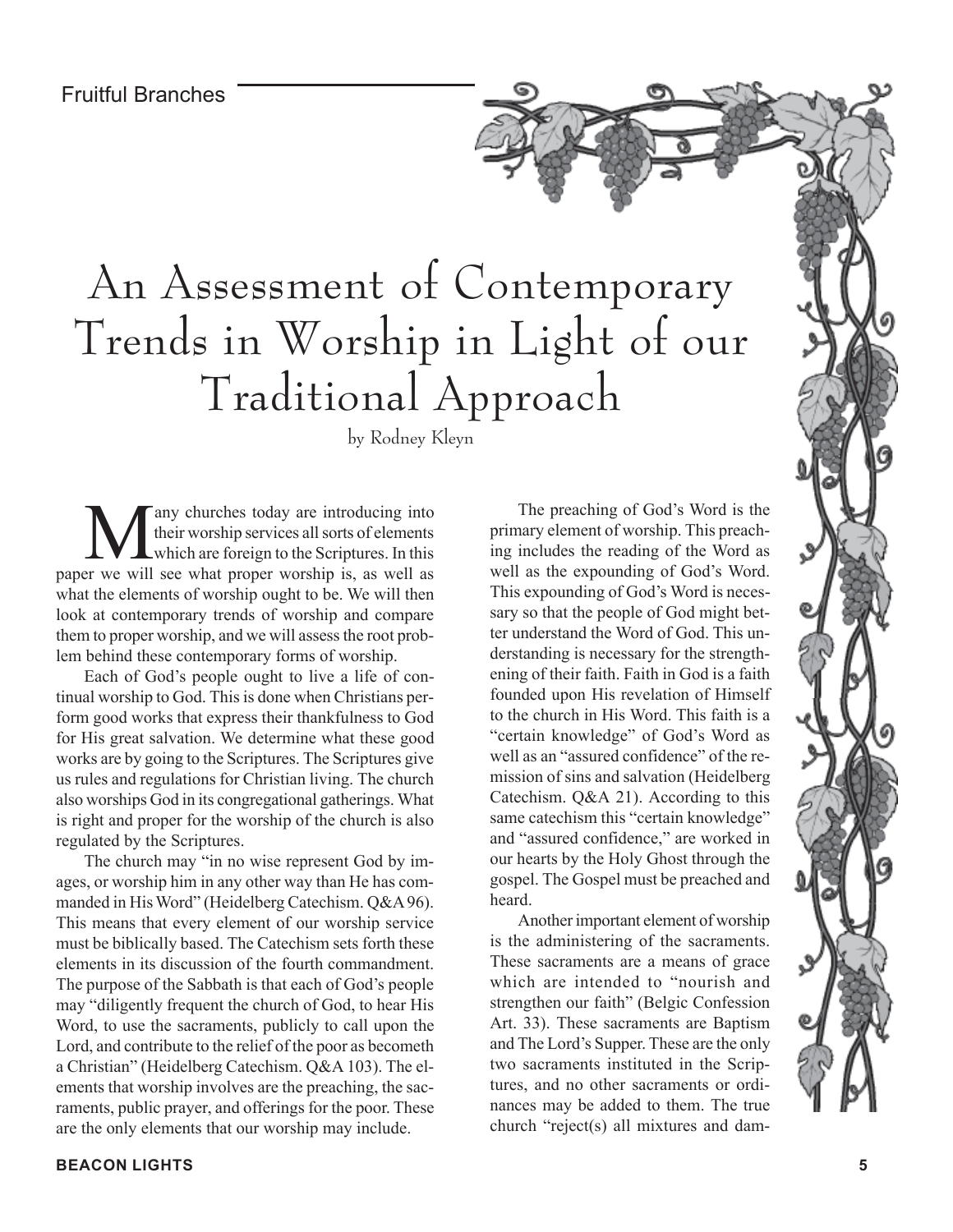nable inventions, which men have added unto, and blended with the sacraments, as profanations of them," and it "rest(s) satisfied with the ordinances which Christ and the Apostles have taught us" (Belgic Confession Art. 35).

Another element of worship commanded in the Scriptures is public prayer. Public prayer includes both the public singing of the Psalms in worship of God, and the congregational prayer. These elements are regulated by the Scriptures. The singing in the worship of God must be the singing of the songs that God has inspired and given in His Word. The introduction of any other songs besides the inspired songs of the Scriptures is the worshipping of God in ways other than He has commanded in His Word. Public prayer in the congregation is also a legitimate part of worship. In Acts 1:14 we read that the early church continued with one accord in prayer and supplication." This is the example that we must follow in worship.

The remaining element of worship is the public contribution to the relief of the poor. This element of worship is expressly commanded by the Apostle Paul in his first letter to the Corinthians. He writes, "Now concerning the collection for the saints,…Upon the first day of the week let every one of you lay by him in store as God hath prospered him" (I Cor. 16:1-2).

In spite of God's clear commands in the Scripture about what worship is and the elements of worship, many today are introducing all sorts of new elements into the worship services of their churches. The preaching and hearing of God's Word is replaced by drama and personal testimonies. The sacraments are replaced by liturgical dances and speaking in tongues, and if they are

administered at all, they are not administered as set forth in the Scriptures. Instead of the public singing of the inspired Psalms, churches are entertained by special numbers or hymn singing. Instead of congregational prayer a "praise choir" sings or beats out its tunes. Church services are intended to appeal to human emotions, and to make worshippers feel good.

When we examine these trends of worship we see that they are contrary to the Scriptural principles for worship which we looked at earlier. This shows that those who introduce and practice such forms of worship either do not know what the Scriptures teach about worship, or they choose to ignore the Scriptures. They demonstrate a lack of faith. This appeal to the emotions and sensual feelings of men in worship is contrary to the "true faith" set forth in the Bible. These contemporary forms of worship do not instruct God's people in their "certain knowledge" of His Word. They do not give to God's people an "assured confidence" concerning their salvation. These forms of worship are empty and superficial.

Our examination of these forms of worship and our comparison of them to the Scriptural and Confessional form of worship ought to give us hearts of praise and thanks to God. He has preserved our churches in the Reformed faith. He has continued His covenant line in us by passing in tradition from father to son the historic Reformed faith. We now are called to continue walking in the old paths. In this way God will preserve His covenant amongst us. ❖

*\_\_\_\_\_\_\_\_\_\_\_\_\_\_\_\_\_\_\_\_\_\_\_\_\_\_\_\_\_\_\_\_\_\_\_\_\_\_\_\_\_\_\_\_\_\_\_\_\_ Rodney is a member of Southwest Protestant Reformed Church in Grandville, Michigan.*

#### Guest Article

# Jesus Will Have Mercy, and Not Sacrifice

by Mrs. Shari Vaalburg

These are Jesus words to the Pharisees in Matthew 9:12, 13: "They that be whole need not a physician, but they that are sick. But go and hew 9:12, 13: "They that be whole need not a physician, but they that are sick. But go and learn what that means. I will have mercy, and not sacrifice: for I am not come to call the righteous, but sinners

to repentance." (Parallel texts are Mark 2:17 and Luke 5:31,32)

When Jesus says, "I will have mercy, and not sacrifice...," he is saying that those whom he saves must believe they are sinners and confess their sins with sorrow and repentance. Only when by God's grace one cries for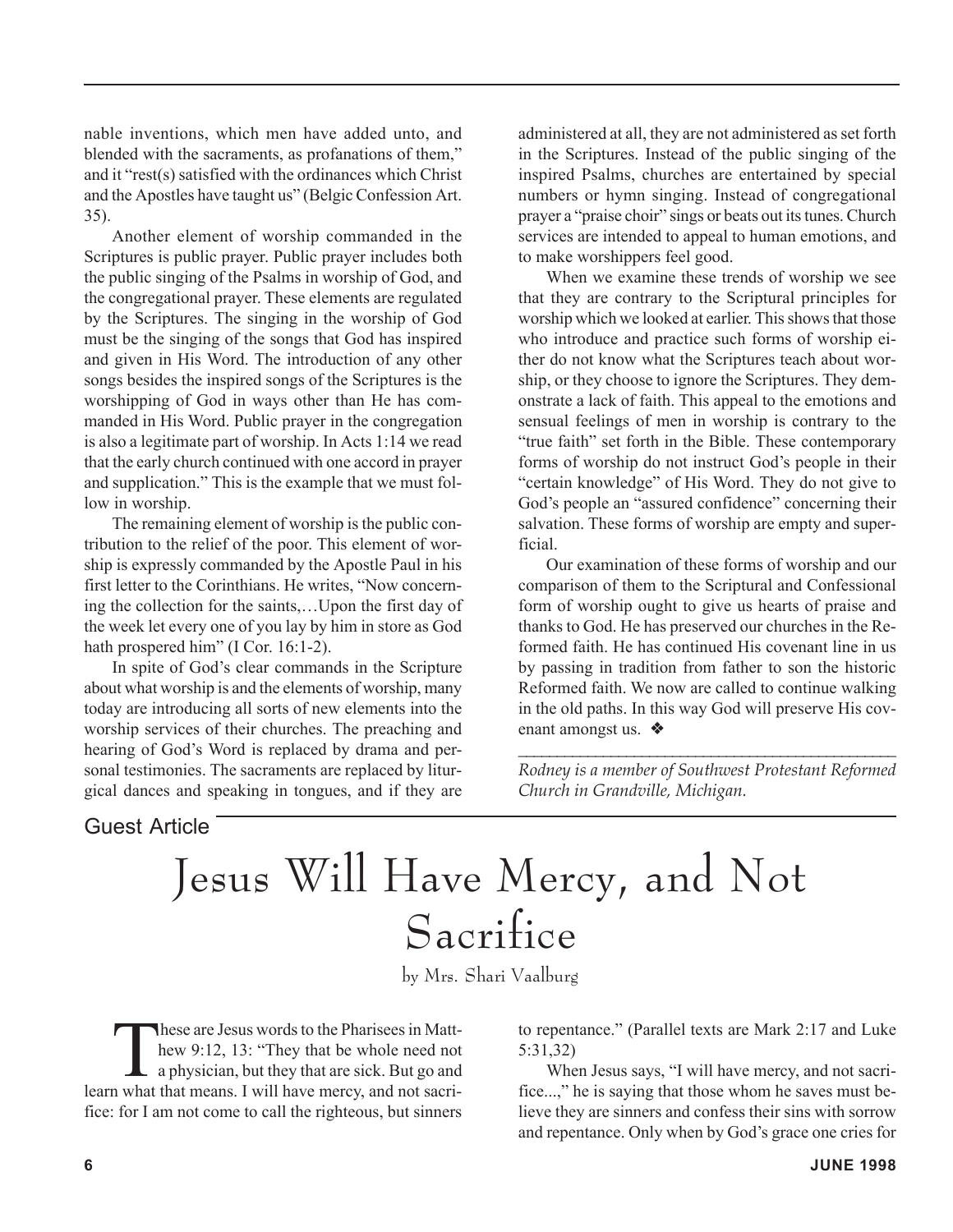mercy by expressing sorrow for one's sins will Jesus have mercy on that person.

Jesus will not be merciful to those who do not think they have sin or to those who are not sorry for their sins. He is not willing to sacrifice for them. When people think

Jesus will not be merciful to those who do not think they have sin or to those who are not sorry for their sins.

they are pretty good, and half-heartedly confess their sins, Jesus will not sacrifice himself for them. A sacrifice, not being merciful, is what it would take for Jesus to die for those who are not really sorry.

Some while reading this may think, "I haven't done anything too bad lately," and that's a typical thought coming from completely depraved human beings. Think of how our whole human race would be cast into hell if it weren't for God's Son, and realize how wrong even our little sins are. With God's grace we must be sorry for our sins every day.

We must be sensitive to the word of God in order to know what sins we are guilty of. This means we must read the Bible often, and pray that the Holy Spirit richly dwells in us to give us more understanding of, and sorrow for, our sins.

In Luke 16:10 Jesus says, "...and he that is unjust in the least is unjust also in much." We are, as imperfect creatures, consistently unjust especially in little things. In God's eyes, whether the sin is small or large, it has the same implication: guilt, deserving condemnation. Jesus will have mercy on the sorrowful, but he won't sacrifice for the self-righteous.

How can we be cleansed if we don't repent? It's impossible.

 How can we bring forth fruits if we think we can do them ourselves? We won't bring forth real fruits.

Is the Holy Spirit dwelling in self-righteous people? No, because the Holy Spirit glorifies Christ. In John 16:14 Jesus says, "He, [The Spirit of Truth,] shall glorify me..." It is not glorifying to Christ to suppose, however vaguely, that we are responsible for our salvation.

Again; we must be sensitive to the word of God in order to know what sins we are guilty of. This means we must read the Bible often, and pray that the Holy Spirit richly dwells in us to give us more understanding of and sorrow over our sins.

May God bless all of His chosen ones (Isaiah 41:9) with continuing realization of sins, and the gift of continuous sorrow and repentance for them. ❖

*\_\_\_\_\_\_\_\_\_\_\_\_\_\_\_\_\_\_\_\_\_\_\_\_\_\_\_\_\_\_\_\_\_\_\_\_\_\_\_\_\_\_\_\_\_\_\_\_ Shari is a member of Byron Center Protestant Reformed Church in Byron Center, Michigan.*

Story Time

The Castle

by J.P. de Klerk

**C**harles van Zevenaar stared in front of him.<br>Next to him stood his daughter, Christine. In<br>front of them stood the castle Vinkenstein, Next to him stood his daughter, Christine. In reflecting in the water of the moat. In the grass at their feet waddled a couple of chattering ducks. The day before they had come home from a long journey overseas, where they had seen a lot, but it had been very tiring. They lived in a city, five kilometers from there, but they stood here now for a very important reason…Charles

van Zevenaar had lost his wife last year after a short illness, but he had promised her, that he would travel with Christine to show her something of the world. Therefore he had accelerated his retirement as the Secretary of Foreign Affairs. Some people had said that he had feathered his nest, so, he could afford to make a big journey. Christine just said, "Dad, I think I understand now, why you found that traveling to a lot of countries is important, and mother too. You wanted me to see how the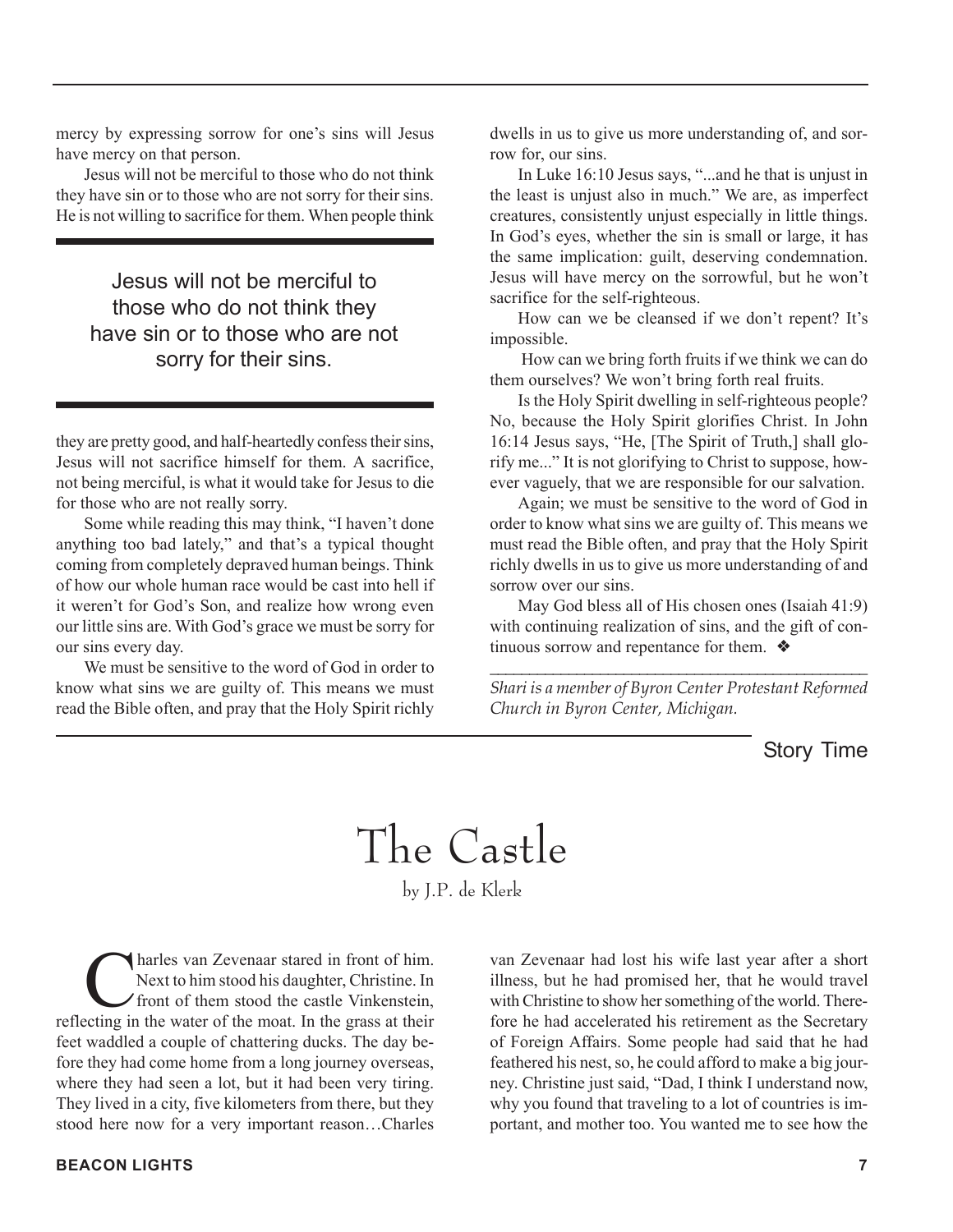world has changed, how people mainly live for themselves, that they walk away from the Christian faith and have nothing anymore to hold on to."

Her father smiled and straightened himself and smoothed out the piece of paper with notes, in his left hand. "You are right," he said. "Before the Lord took her away, we talked about you and she suggested that such a journey would probably help you to become strong and able to cope with the temptations of student life, the pranks, and so on. We did speak about that, didn't we? But first we have to do something else. Your grandfather has given us this castle in his last will, and I didn't expect it. He passed away while he was sleeping, and we were still at the friendly island of Tonga. Yes, how wonderful it was there. The climate, the kind Christian people, and on the Lord's Day everybody went to Church. I will never forget all those ringing bells, all over the main island. And that night we were in the chapel of the king, with a sermon in English, by his chaplain. What a difference there is in the countries with heathen religions, like India, Uzbekistan and Thailand. But in The Netherlands we are going in that direction, with thousands of Moslems; they have entered the public schools. Is nobody worried about this development? We have to bring the gospel and we have to defend it. That brings us to this castle. Will it be possible to establish a Christian school in it?"

His daughter took in the whole scene at a glance and agreed. "Dad, it looks very suitable to me. Can anyone give us financial support, or aid us in another way? In the past, a school with the Bible was something worth working for, a cause that had to be furthered. I expect, the world of today will give us the cold shoulder; the standards are lost."

"Well, Christine, let us not have too high expectations, not indulge in illusions, but if God wants it to happen, that school will come here. It is a big responsibility, but I think about boys and girls for secondary education, continuation for those who are seriously interested in something, who have a goal already, a certain direction."

They let their eyes wander over the building, the forests, the birds in the sky. It was so peaceful, so inviting.

Christine adjusted the braid of her thick brown hair and said, "A boarding school at this place would be wonderful, I believe. Something like we have seen in Australia, in Melbourne and in Brisbane. Especially that old Scottish school."



"Yes, I know what you mean, and you liked that teacher in gymnastics too," grinned her father. "I saw you trying to discover whether he was wearing a wedding ring."

Christine made a fending gesture, but she did not deny anything "Dad, suppose I give art lessons, and botany, perhaps also the Dutch language. The pupils must know that we can have just as much respect for Dutch as the Flemings do. They defended it in a gathering of the European Union."

Charles van Zevenaar nodded and said, "Now you mention the Flemings, I believe we could very well make use of the services of a Reformed Fleming. I could take up contact about this with friends in Antwerp. But in the meantime, what are your plans for your own studies?"

Christine lowered her eyes and hesitated, though she knew she could always frankly speak with her father; she felt a bit embarrassed.

"I have been thinking about it seriously in the last couple of days. Do you remember, when we had a talk with three girls from Italy about student life, the pranks, the rags, and so on? And those young people in Oslo, in the museum, and that couple in Nassau, at the Bahamas, and that boy from Johannesburg? Dad, to tell the honest truth, I don't feel attracted. I don't think I can tackle all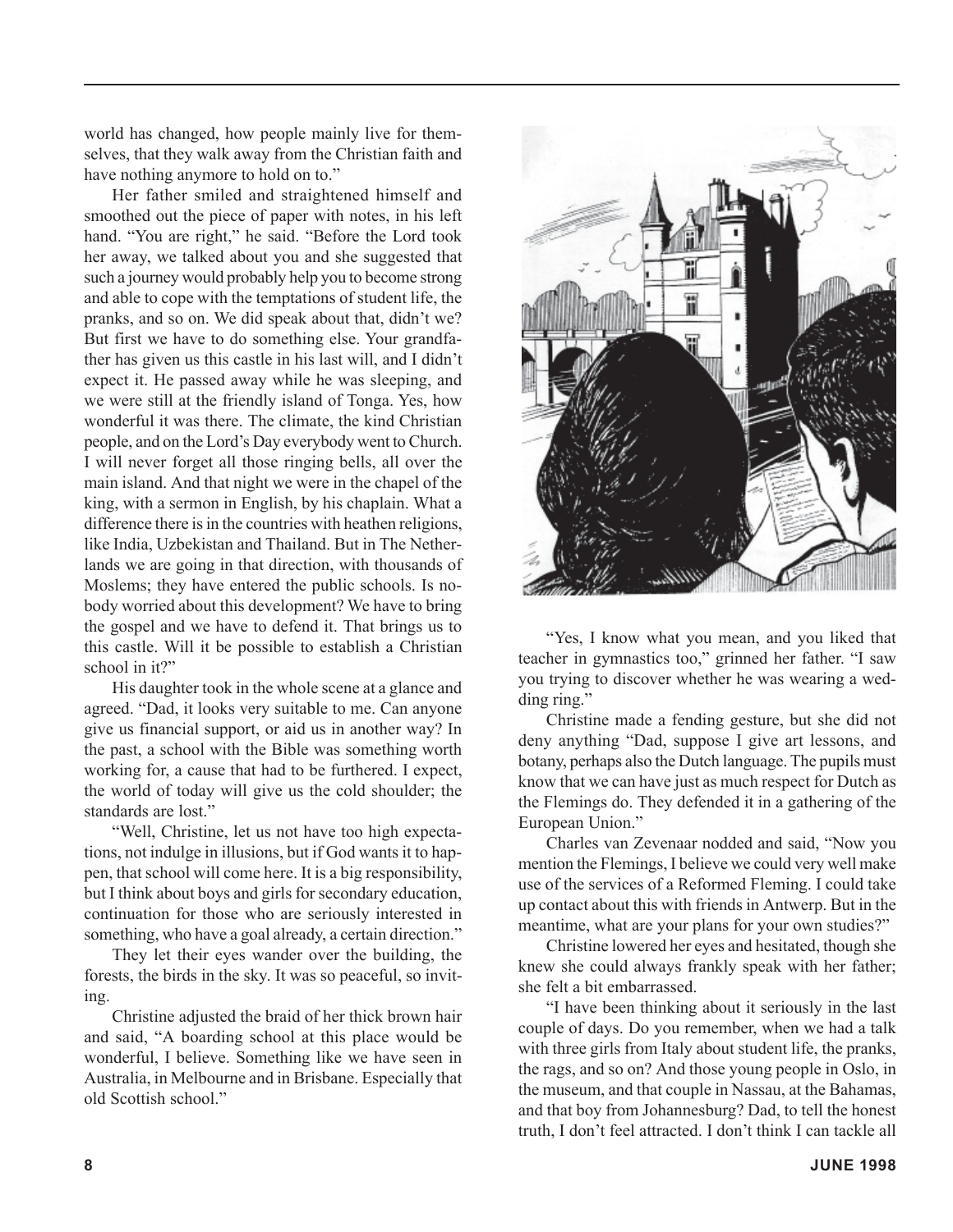that. It will wreck my nerves…I don't know. I have become a conservative Christian girl, and I face a lot of secular modernist ideas…I will be unable to stem the tide. Perhaps God expects it from me. I don't know…I intend to take some correspondence courses, and then I will also have my hands free to help in the school in the castle."

Charles van Zevenaar evaded her gaze and said, "Let us have a look inside."

They walked over the neatly cut grass and reached the bridge that led to the double front doors, recently varnished. "Your grandfather got the whole castle restored, inside and out, two years ago. He appointed a gardener, who lives here now with his wife, in rooms next to the entrance. I spoke with him this morning through the telephone, so they know that we are coming," he explained.

Christine hooked her arm into his and pulled the big copper bell. It resounded in the hall.

The doors swung open and there stood square-built man with a weather-beaten face, and behind him a small, chubby-faced woman, in the traditional dress of the region.

"Ah! Here you are!" the man said with a bass voice. "Come in! You are in the nick of time for drinking a cup of tea together…the joke is on me…perhaps you want first to see everything."

#### ❁ ❁ ❁ ❁ ❁ ❁ ❁

The castle was in fact much bigger than they had expected. There were plenty of big rooms for classes, a refectory, an assembly hall and a gymnasium. All the walls covered with wood panels. They discussed the plans, the four of them. The gardener agreed to act as the caretaker. His wife, Iet, was willing to show interested pupils how to make a kitchen garden and how to preserve fruit in bottles. Those things become all the rage again, she told Christine.

A few minutes later they said good-bye and Charles van Zevenaar showed his daughter the list with the names and addresses of all the people he had to speak with, including the mayor and aldermen of Oldedurem, four ministers of churches, the public notary, a lawyer, and other people who would cost him a lot of time to sort things out with. "Now look, there in the left corner of the field we can get tennis courts, in the right corner an indoor swimming pool, on the other side room for football, korfball, hockey, et cetera. And the last corner, if it is suitable, we have that for some fine fruit trees and

vegetables. The wood will give protection against the cold wind during the winter months, don't you think?"

Christine agreed and made the suggestion, "What about a bus, for Church-going, concerts, paying visits to exhibitions and museums, perhaps factories?"

"Excellent," said her father and wrote it down

#### ❁ ❁ ❁ ❁ ❁ ❁ ❁

Already a week later Charles van Zevenaar got a meeting together. Not in his own house in the city, but in the future dining room in the castle, with the long table of oak wood in the middle and the chairs dating back to the year 1500. There was tea, coffee and cake, served by Christine to the fourteen guests, to discuss the foundation of the school.

Charles waited till everybody was sitting comfortably, walked to the middle of the room, looked at the mayor and said, "I am grateful for your support and cooperation, so that we could get quickly through a whole lot of formalities, obligations and regulations. I am also thankful for the help and encouragement of the ministers. And notary van Zoutegem and doctor Luintjes, I am glad that you with your expertise are willing to write a draft statute. I have been pleasantly surprised by a generous gift from you, mister van Zuil, on behalf of your factory, because as you said you find the school very important for this part of the country. Minister Bouwman, special thanks for the gift of many books for the library. Several people who made contributions in one form or another are not here at the moment, and I will thank them in writing. A lot of work has yet to be done, now we are laying the first stone, this afternoon; but in our case it is more like filling up a basket."

Charles took his seat, and the mayor put in, "In the past I often wondered, what would become of this place. The owner organized it well, with its own drinking water pumped up, its own generators for the power supply, the central heating. A well preserved building, ready for use. It is amazing."

Christine noticed that her father went nervously through all the papers in front of him and suddenly he whispered to the journalist Bram Stoof, "If you write about our agenda today, will you please point out that the school will be really Reformed?"

#### ❁ ❁ ❁ ❁ ❁ ❁ ❁

Some months later, when it was nearly winter, Charles van Zevenaar and Christine stood again at a distance watching the castle. They felt very happy and thankful for all the Lord had provided. Small clouds came out of the chimney, of the central heating furnace, they heard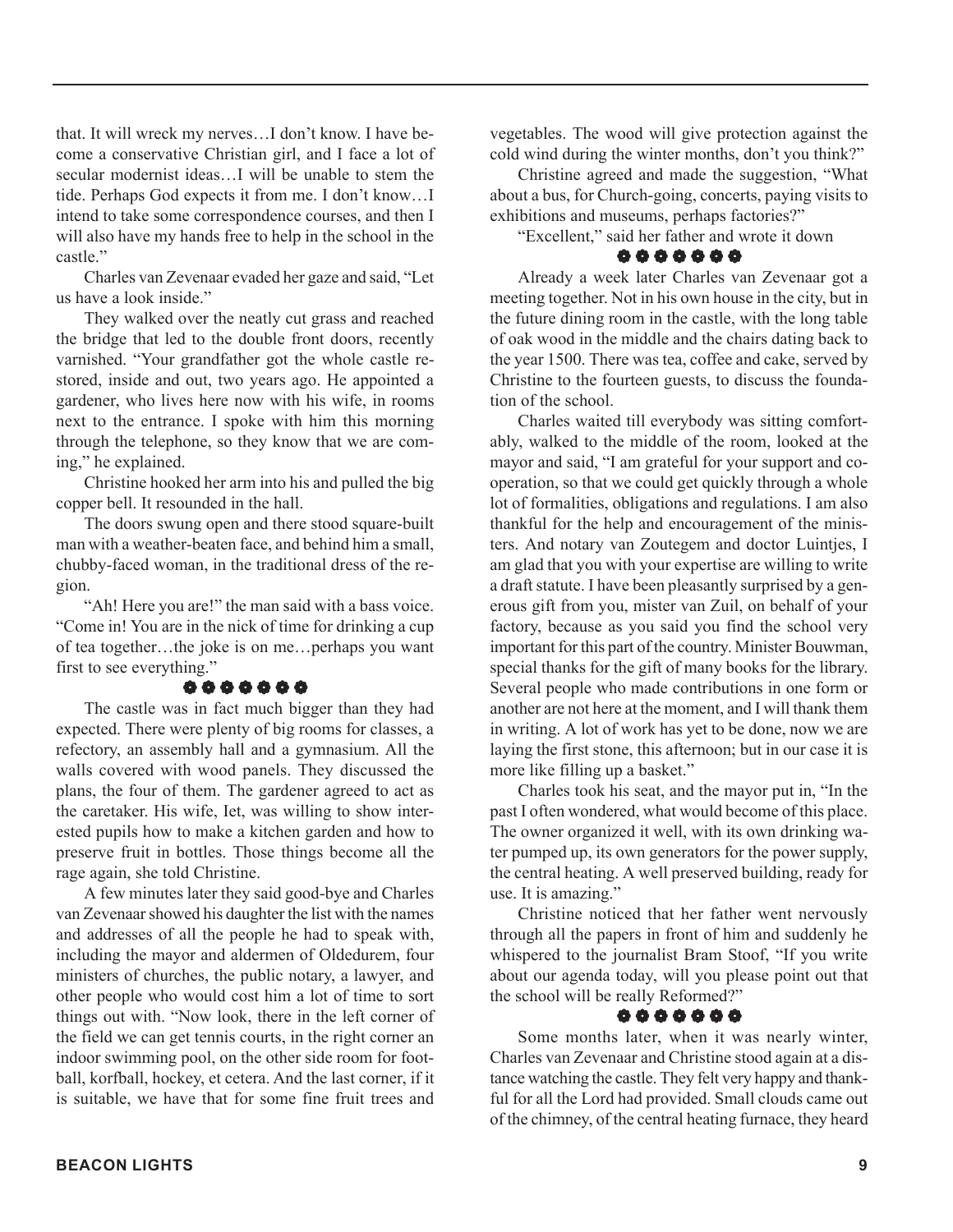the sound of voices from one of the classrooms, from a truck a parcel was delivered at the front doors. On the grass walked now not only ducks, but also geese and several coots, turbits and moor-hens. All had come right, with much patience.

The media had paid a lot of attention to the castle project, and there had been a stream of letters, faxes and phone calls. Christine had been long days in the office, often with the help of two other girls for typing letters, filling in forms, and the administration. An accountant had organized the bookkeeping.

Charles did all the conversation; a couple of times he got a sore throat. Now the school had a headmaster,

that was no longer his job. There were six classes, for different age groups. The dormitory part was split up in four groups boys and one group girls, each with a leader or a chaperone respectively. Nobody had objections against this or had caused any problems. There were agreements in writing, and signed by each student. The young people were delighted about the surroundings. Some had seen deer coming out of the woods, and they had given them hay.

"Dad," said Christine softly. "I feel I am going to fall in love with that young classical master...  $\triangleleft$ 

*\_\_\_\_\_\_\_\_\_\_\_\_\_\_\_\_\_\_\_\_\_\_\_\_\_\_\_\_\_\_\_\_\_\_\_\_\_\_\_\_\_\_\_\_\_\_\_\_\_ J.P. de Klerk is an author and journalist from Ashhurst, New Zeeland.*

Gem of the Month

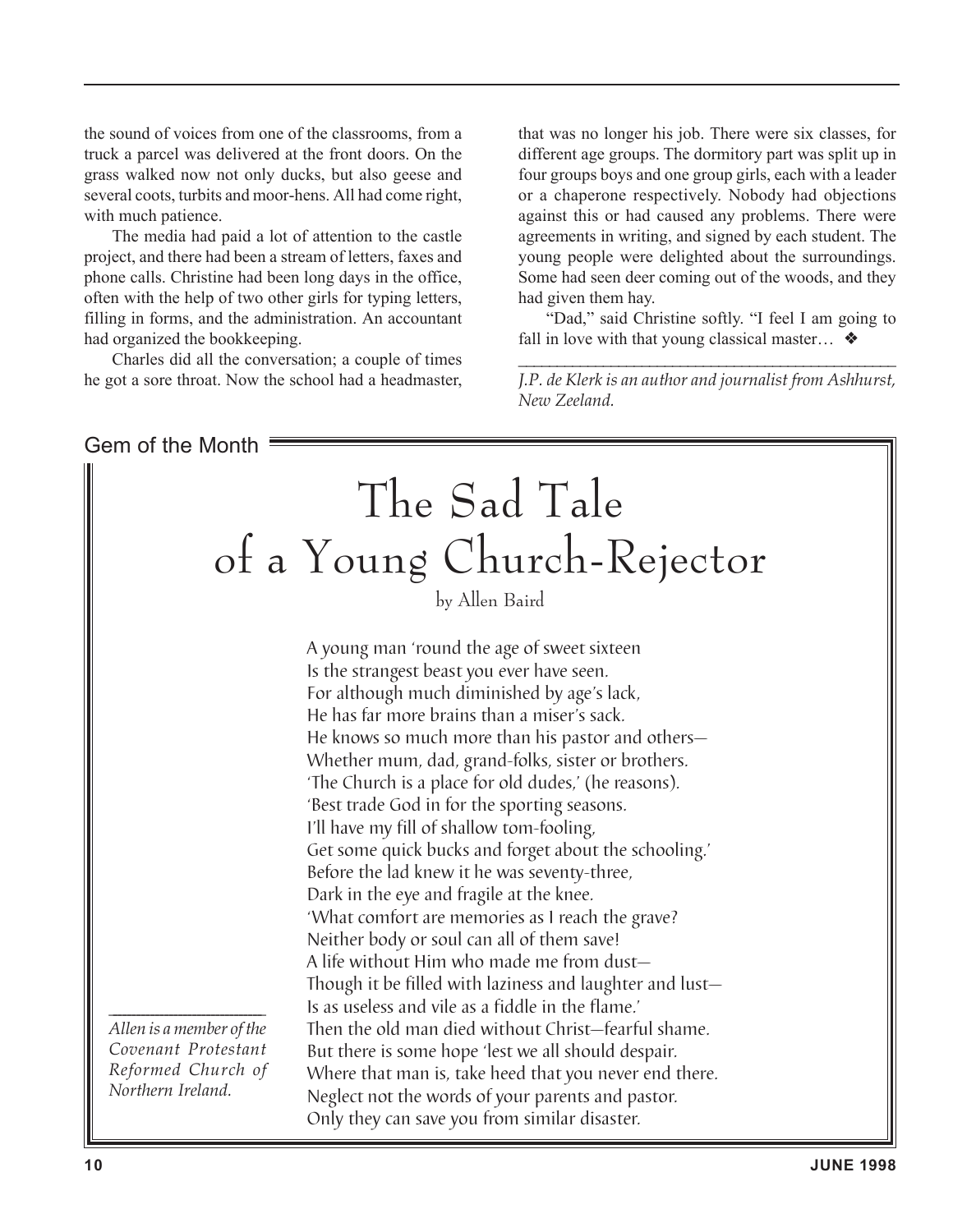### A Look at Seeds Under the Microscope of God's Word

by John Huizenga

tiny seed is launched through the air and tumbles to earth where it bounces a few times and falls into a crack in the dry ground. There it nestles in among some particles of dirt where even the sharp eye of a hungry bird can not distinguish it from the dirt. The days go by. The sun scorches the earth. Feet trample it. The snow falls upon it. The cold freezes it hard. The tiny seed remains inconspicuous like one particle of dirt among millions.

Clouds build up, thunder booms, and warm raindrops melt the snow. The sun comes out and the soil grows warm under its power. The warm moisture sets microscopic creatures into a flurry of activity as they begin to



bustle about among the particles of dirt and the seed. Molecules of water prod the dry testa (seed coat) of the seed; heat brings the atoms within the seed to an excited buzz, and a new life begins to stir and grow toward the form and function of the plant from which it came.

The tiny seed is a great wonder of God's creation. Scientists distinguish some basic parts of the seed such as the embryo and its food supply encased by the testa. God made the embryo a special arrangement of cells containing everything necessary for the development and

life of the plant into which it will grow. He made the testa a locked case to protect the embryo against the times of drought and cold. He made the only key capable of opening the case gently enough to stir up the life within the seed to be the environment necessary for the life of

that particular plant. When the precise quantity of moisture, heat, oxygen, and in some cases, light unlock the intricate mechanism of the testa, God brings life to the embryo



which draws food from the cotyledon (seed leaf) and water from the soil through the testa. The cells divide and burst through the testa. The embryonic root obediently grows downward into the soil probing for the water and food necessary for the plant. Soon the command rings through the seed for the cells of the plumule (embryonic shoot) to divide and push upward toward the light that God has given for the growth of a mature plant. God placed within the plumule everything necessary for the development of leaves and new seeds. As the plumule develops, the plant grows upwards for the use of man and the glory of God.

God created the marvelous intricacies of the plant and its seed on the third day of creation. "And God said, Let the earth bring forth grass, the herb yielding seed, and the fruit tree yielding fruit after his kind, whose seed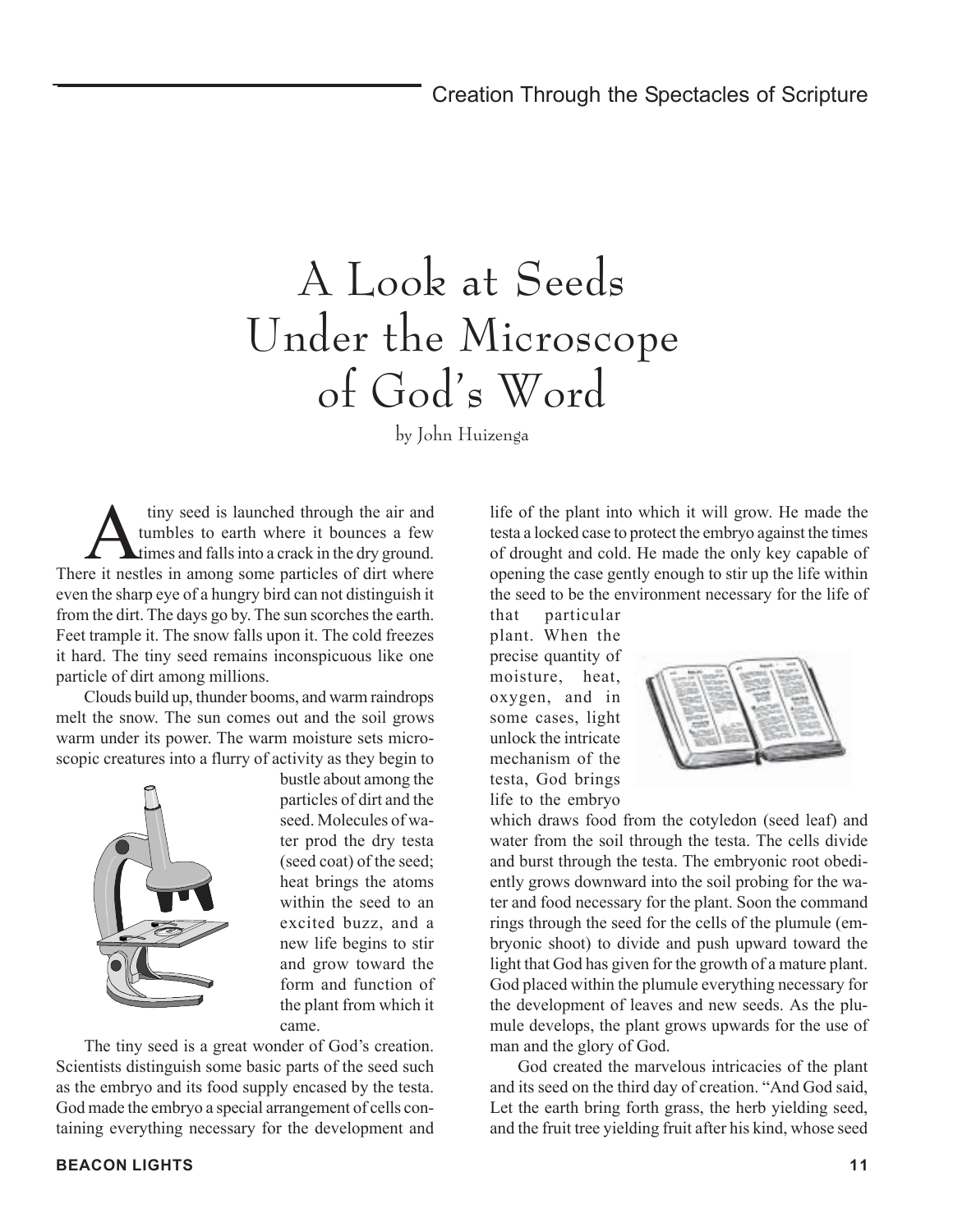is in itself, upon the earth: and it was so." Genesis 1:11. Along with all the living creatures God created, He created the seed whereby it would produce again another of its own kind.

God employs the idea of a seed throughout His Word to teach God's people about His marvelous work of salvation. The word "seed" is used in Scripture in three basic ways. First of all it is used to refer to the part of a plant described above. God reveals to us that He has created the seed. He gives the seed to man for food. He sends the rain and the sunshine, as well as the drought and devouring insects. In these passages God reveals His sovereignty over all creation and His work of providence.<sup>1</sup>

A seed is also used by Jesus to teach the truths of the kingdom of heaven. In Matthew 13:20, the seed is the word of God preached and entering into the ears of believers and unbelievers. In the believer it grows and produces fruit, but in the unbeliever it withers and dies. In Matthew 13:24 the seed and sprouting plant is likened unto the believer living in the world among unbelievers. Matthew 13:31 compares the tiny mustard seed to the kingdom of heaven which seems tiny in the world but grows to be the greatest among herbs. In Matthew 17:20, Jesus compares our faith to a mustard seed, which, though it be small, has power to move mountains.

By far the greatest use of "seed" in Scripture is to denote children. The seed is the means whereby a living creature produces another of its own kind. The seed which was created within Adam to produce another Adam developed into Abel, a distinct being in himself, yet essentially Adam. And so today every person in the world is a copy of Adam. Not an exact copy, not a clone, but each child is brought forth in accordance with the wonderful process created by God for the bringing forth of unique individuals.

Though the natural process of bringing forth children is marvelous, the entire seed of Adam is corrupt with sin. Sin is as inescapable as the fact of being human. Sin has taken hold of man's entire being. Sin has brought death to man. Though children are born and the human race continues, the individuals die and there will eventually come an end to the human race. Sin blots out the covenant fellowship with his Creator, the only true life for man. The life within the seed of man is gone, but God in mercy creates a new and marvelous seed filled with the eternal life of God.

Out of the human race, dead in sin, God chooses certain individuals, particular seeds, to be counted as His seed. "And because he loved thy fathers, therefore he chose their seed after them, and brought thee out in his sight with his mighty power out of Egypt;" Deut. 4:37. God produces again another of His own kind in these chosen. "That is, They which are the children of the flesh, these are not the children of God: but the children of the promise are counted for the seed." Romans 9:8. These are born of God and free from the bondage of sin. They have the seed of God within them. "Whosoever is born of God doth not commit sin; for his seed remaineth in him: and he cannot sin, because he is born of God." 1 John 3:9. These are "born again, not of corruptible seed, but of incorruptible, by the word of God, which liveth and abideth for ever." I Peter 1:23.

Because of the wonderful work of God within us, we are no longer dead but alive. When the natural earthly life of our body ceases and we are cast into the grave, we are like a seed. Though our dead body appears no different than the dead body of the natural man, no different than a lifeless particle of dirt, it is a seed planted in the ground waiting for the call of God to sprout. We have the principle of a new life within that endures even though the body is dead. We are buried. The days go by. The sun scorches the earth. Feet trample it. The snow falls upon it. The cold freezes it hard. Fire and wild beasts may even consume and devour the body. It may be scattered across the earth as dust.

Then Christ comes upon the clouds of heaven. The trumpet sounds. The fires of God's judgment burn and purge the entire creation. The word of God's power awakens the life within the seeds sown in the earth throughout the history of the world. In the twinkling of an eye, the new plants spring forth (I Corinthians 15:52). Our bodies will be raised. They will spring forth as the plant springs forth from its seed, "And as we have borne the image of the earthy, we shall also bear the image of the heavenly." I Corinthians 15:49. ❖

1 Genesis 1:12, Genesis 1:29, Genesis 47:19, Genesis 47:23-24, Lev. 11:37-38, Lev. 12:2, Lev. 26:16, Lev. 27:16, Lev. 27:30, Numbers 20:5, Numbers 24:7, Deut. 11:9-10, Deut. 22:9, Deut. 28:38, Eccl. 11:6, Isaiah 5:10, Isaiah 30:23, Isaiah 55:10, Ezekiel 17:5

*\_\_\_\_\_\_\_\_\_\_\_\_\_\_\_\_\_\_\_\_\_\_\_\_\_\_\_\_\_\_\_\_\_\_\_\_\_\_\_\_\_\_\_\_\_\_\_\_ John is a member of Randolph Protestant Reformed Church in Randolph, Wisconsin.*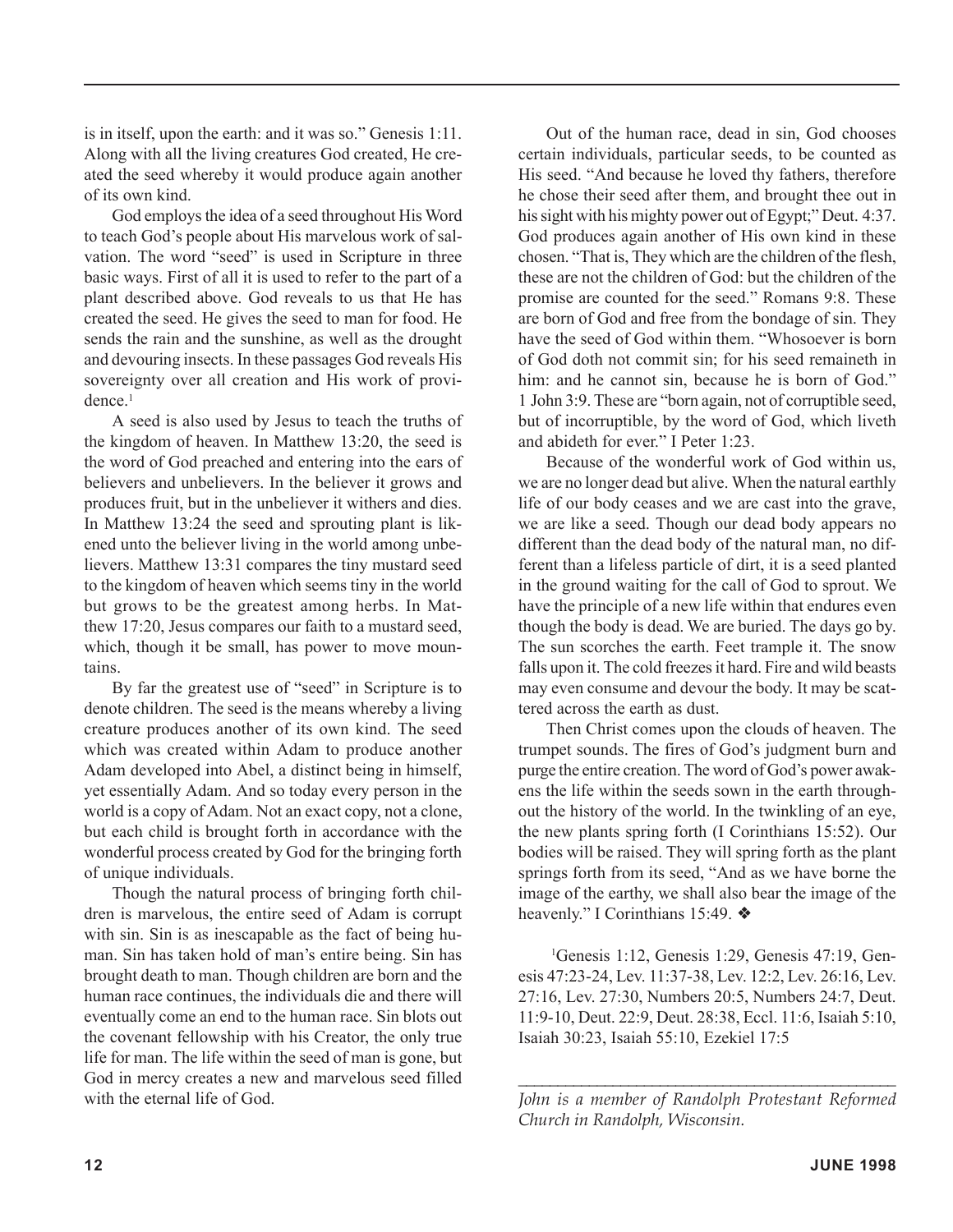

### A Psalter-Psalm Devotional of Praise to Our Sovereign Covenant God

### **June 1-9 Devotionals from Psalter #157**

**"A Cry for Help"**

#### June 1 Read Psalm 59, noting verses 1 and 2; Read and sing Psalter 157:1

This psalm and song versify David's thoughts when Saul sent men to watch his house to kill him. Notice that his first thought in response to his fear is to call on God. As we walk close to God that is our immediate reaction also to fear and turmoil in our lives. In this safe country we rarely face life-threatening danger and we become self-satisfied and confident. *He* is our only security and provider, but sinfully we always look to our own strength and the power of money or prestige to take care of us. If praying is our last solution when other hopes have failed, we aren't walking with God as we should. Today focus on thinking of God as your only answer to every trouble. Pray to keep Him first in your thoughts! By looking to Him first your human efforts will be directed rightly.

#### June 2 Read Ephesians 6 especially verses 10–12, Psalm 59:3, 4, and Psalter 157:2

In the second verse of this song, the enemy is surrounding David to capture him. We have outwardly peaceful lives, but when we as individuals and as a church stand up for the truth and reject sin we feel the pressure of hatred building against us too. We may someday experience being surrounded by those who are against us because we won't accept their lies. We need to be willing to be embarrassed and uncomfortable today when it would be easy compromise our beliefs just a little to keep "peace" and not draw attention to ourselves. But doing that makes us guilty of lying. Also don't neglect constructive criticism of your friends in the church. Pray for courage!

#### June 3 Read Romans 12:14-21, Psalm 59:5 and Psalter 157:3

David is justly angry against his false accusers, and he calls on God to take vengeance. We shouldn't sympathize with those living unrepentantly in sin. We must condemn their actions, and pray that wickedness will be punished. But God is the judge and He alone punishes sin (except as He gives us authority.) Our calling is to continue to act in love even to our enemies, not to bring justice by making others suffer. When we "get back" in our petty little ways to those who don't quite please us, we are defending our own pride, not God's glory. Trust God to deal with the faults

of others. Often forgiving your own family is the hardest of all! Pray for grace to work for the good of the neighbor even when you feel attacked.

#### June 4 Read Psalm 2:1-6, Psalm 59:6-8 and Psalter 157:4

David's enemies continue their attack. He is steadily hopeful in God and doesn't lose faith when they seem to be succeeding. The wicked are openly violent, ridiculing the good and trying to drag it down. Today we see our nation has turned aside from the true God and imagine they are powerful and self-sufficient. God scorns their feeble insults. They think God won't see their evil, but they will someday stand in judgement. In your life do you preserve God's holiness with your words? Speak respectfully– God hears you!

#### June 5 Read Psalm 37, especially verses 7-9, Psalm 59:9, 10, and Psalter 157:5

David is confident, knowing God is his defense. He has no hope in man's power, only in God's mercy. Much in this Psalm makes us look ahead to the persecution we may experience in the end times. We, like David, need to be firmly grounded in God and His promises so we can withstand those trials. And of course we need to live today, as every day, in strong faith. Is God your refuge and renewal? Or do you flee to the TV to unwind each day, or escape in other recreation? Like David, look to Him as your source of strength. He won't let you down. When we acknowledge Him first and center our thoughts on spiritual things we are set high above our spiritual enemies of doubt and temptation.

#### June 6 Read Psalm 93, Psalm 59:11-13 and Psalter 157:6

David calls on God to bring down his enemies for their lies, knowing that in the end all will recognize God's rule and will worship. We can cling also to that certain knowledge that God will have the final victory. In this age of tolerance even the worst crimes are hardly punished so wickedness grows. But God has the proud wicked in derision, and those who live in sin will reap the rewards. They will be trapped in their own pride, because when God is denied all meaning is lost! God reigns – praise Him! June 7 Read Psalm 2:7-12, Psalm 59:13-16, and Psalter

### 157:7

Those who hate God will be consumed in His anger. They will suffer for their sin and will acknowledge that He rules. By trusting God and continuing to speak the truth, we render the attacks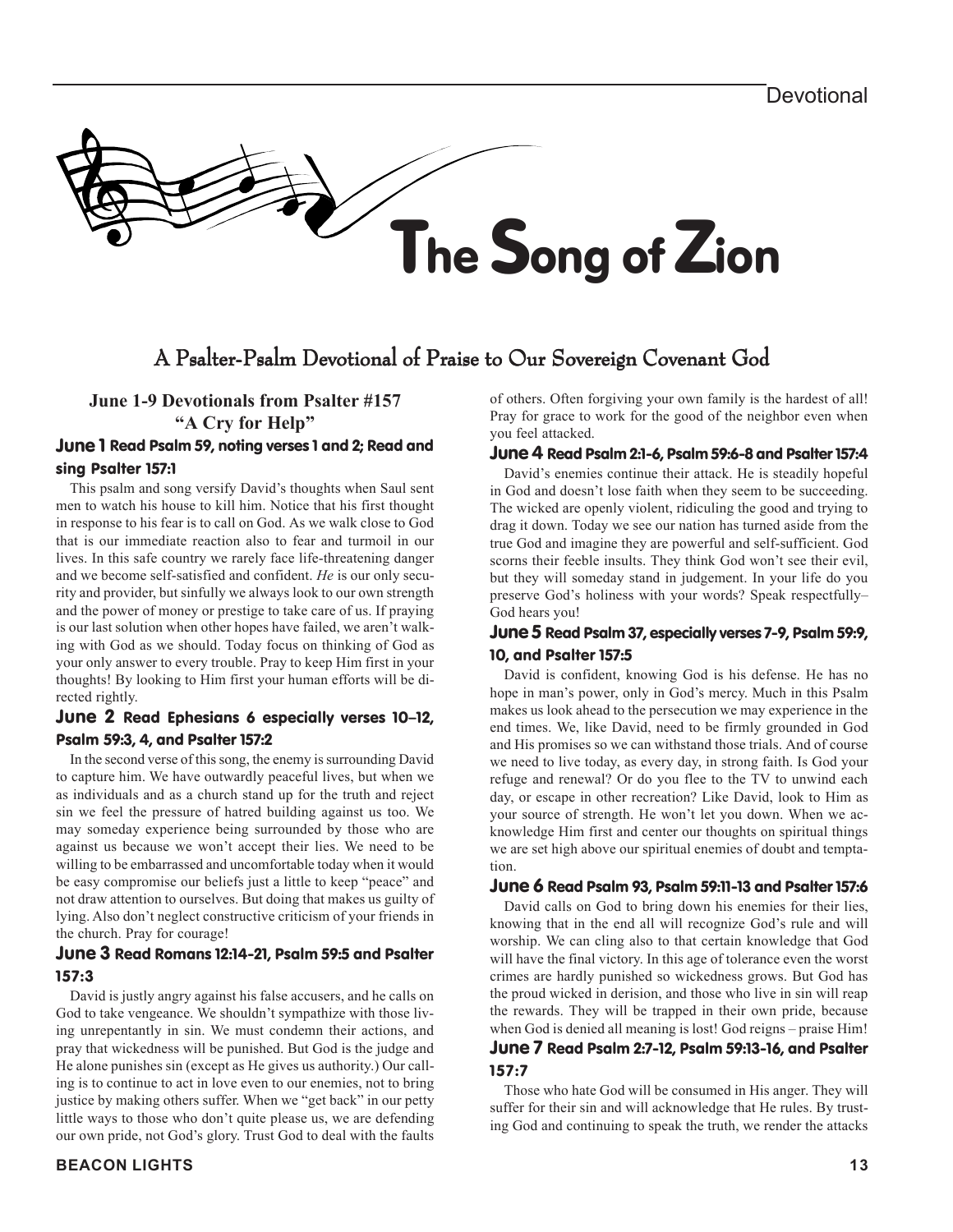of the wicked useless. Their ultimate goal is to "get us off our pedestal" and join them in sin. We are strong because God is our strength. Notice this is also a picture of our constant spiritual fight against our own sinful nature. As soon as we try to save ourselves we fall, but keeping our eyes on Him we can't waver!

#### June 8 Read Psalm 3, Psalm 59:13-16, and Psalter 157:8

David looks beyond the turmoil before his eyes and is confident that a new day will dawn. This is a small picture of heaven where we will rest and praise God after the darkness of this world. In this life we fail continually, and often as we see sin grow and flourish in us and around us we can lose faith and be discouraged. Take his attitude of hope and look past your frustrations of work today! Never doubt God's sovereignty! When doubts take hold in your mind look to the Scriptures and Psalms like this one to remind you of His eternal care.

#### June 9 Read Psalm 100, Psalm 59:16,17, and Psalter 157:9

The last verse is David's response of thanks and praise to God. Many psalms end with this theme, and the Heidelberg catechism also sets the pattern of thankfulness as the final step in the lifelong process of realizing our salvation. This is also our natural response to all the little victories we experience when we don't give in to temptation and uphold the truth. Most of all it is our constant expression in every action of life. We have true joy in our salvation, God's victory in our heart. We can always trust God's steadfast love. A chief means of praise is songs such as this Psalm. Pray to realize this joy and respond with praise.

#### **Devotionals by Beth De Vries June 10-17** June 10 Read Psalm 60

We often feel that God has turned His back on us and is not attentive to our requests. It seems that we think that we deserve some attention from God. In reality all that we receive is a free and gracious gift. We turn our backs to God and His appointed way and then wonder why He seems so far from us. God may become displeased with us and angry when we disobey Him continually as he did with the people in the Old Testament. We find an example of this in Numbers 11 when Israel murmured about the manna. Yet, God truly loves His people and will restore the to His favor again, not by any merit of theirs, but by His working of grace in our hearts. Sing Psalter 158:1.

#### June 11 Read Job 38:1-15

God has created the heavens and earth in all its glory. He controls them for at His command the mountains shake and the earth is moved. In Job 38, Job is challenged by God for his doubt of God's faithfulness. God reminds Job that the triune God alone was present at the beginning and He alone rules the world and all therein. In the second stanza of Psalter 158 we read of God bringing His judgments upon the earth and we find the psalmist begging for God to renew the strength of the land that she not become destroyed by man's own wickedness. Sing Psalm 158:2.

#### June 12 Read Proverbs 3:1-12

We find ourselves in trials and difficult situations frequently in this life. Maybe today you have already faced a difficult situation or are afflicted by some ailment. Many times God gives us these trials to strengthen our faith and to lead us closer to Him. Our lives seem to be filled with despair and disappointment especially when we focus on our earthly life. The third stanza of Psalter 158 reminds us that God has led His people into these difficult and bitter times. Proverbs 3:11-12 also teaches us that God uses chastisement and trials to correct and build up those whom He loves. May we find comfort in this and not become discouraged as we sing stanza 3 of Psalter 158.

#### June 13 Read Psalm 107:1-8

"O give thanks unto the Lord, for he is good: for his mercy endureth for ever." This is the truth that Psalm 107 calls us to proclaim to all the world. We have been given grace and a great inner happiness. May this spirit flow freely from us. God commands us to show His truth to all those that we meet and have contact. God's gracious love for us should cause us to proclaim our blessing to everyone. We know that God has His elect people but we know not who they are; therefore, we must proclaim the banner of His truth to the world. They should be able to see not only by our words but also by our actions that we are filled with the love of God in our hearts. May we be known as a people who display this banner. Make a special effort today to show to a neighbor or stranger the love God has given us. Sing Psalter 158:4.

#### June 14 Read Deut. 7:6-11

The truth of God's eternal election is brought to light again in stanza 5 as well as the passage which we read in Deuteronomy. This passage shows us that God has not chosen us by our own merits or because we are such great people. Rather we have been chosen and preserved by Him because He set His love upon us and has promised to care for us. We are called to keep God's commandments in thankfulness for what He has done for us. The theme is the same in the fifth stanza of Psalter 158 where the psalmist speaks of God saving His beloved from their foes. Our help comes from the Lord's almighty hand especially when we ask this of Him. May we bring our needs and troubles to the Lord that He may defeat our enemies and make us strong. Sing Psalter 158:5.

#### June 15 Read Psalm 60:6-8, Psalm 2

The rulers of this world think themselves to be great and plot against the people of God to harm Christ. They foolishly think that they can break the bands of God's anointed. God triumphs over the wicked with ease, and puts them in derision. He even goes so far as to laugh at the wicked. He shall break them with a rod of iron and dash them in pieces like a potter's vessel. God shall have the wicked bow to Him in the judgement day and acknowledge that He is God alone. God accomplishes this defeat of the wicked by the death, resurrection, ascension and second coming of His only begotten Son, as is seen in Psalm 2:5-7. Sing Psalter 158:6.

#### June 16 Read Romans 7:12-25

We are often overcome with our sins in this world. The old man of sin wars in our flesh with our new man of righteousness. It seems at times as though the old man is winning the battle and we will soon be completely wicked. The good that we seek to do we appear to be unable to do, and the evil, we are too willing to do. This passage in Romans reminds us of how difficult the battle is even for those who seem strong in their faith as Paul was. Psalter 158:7 refers to the strongholds of sin when we are about overcome in the battle. Who will guide us in these sinful times? God will be our guide and lead us from our tents of sin. He will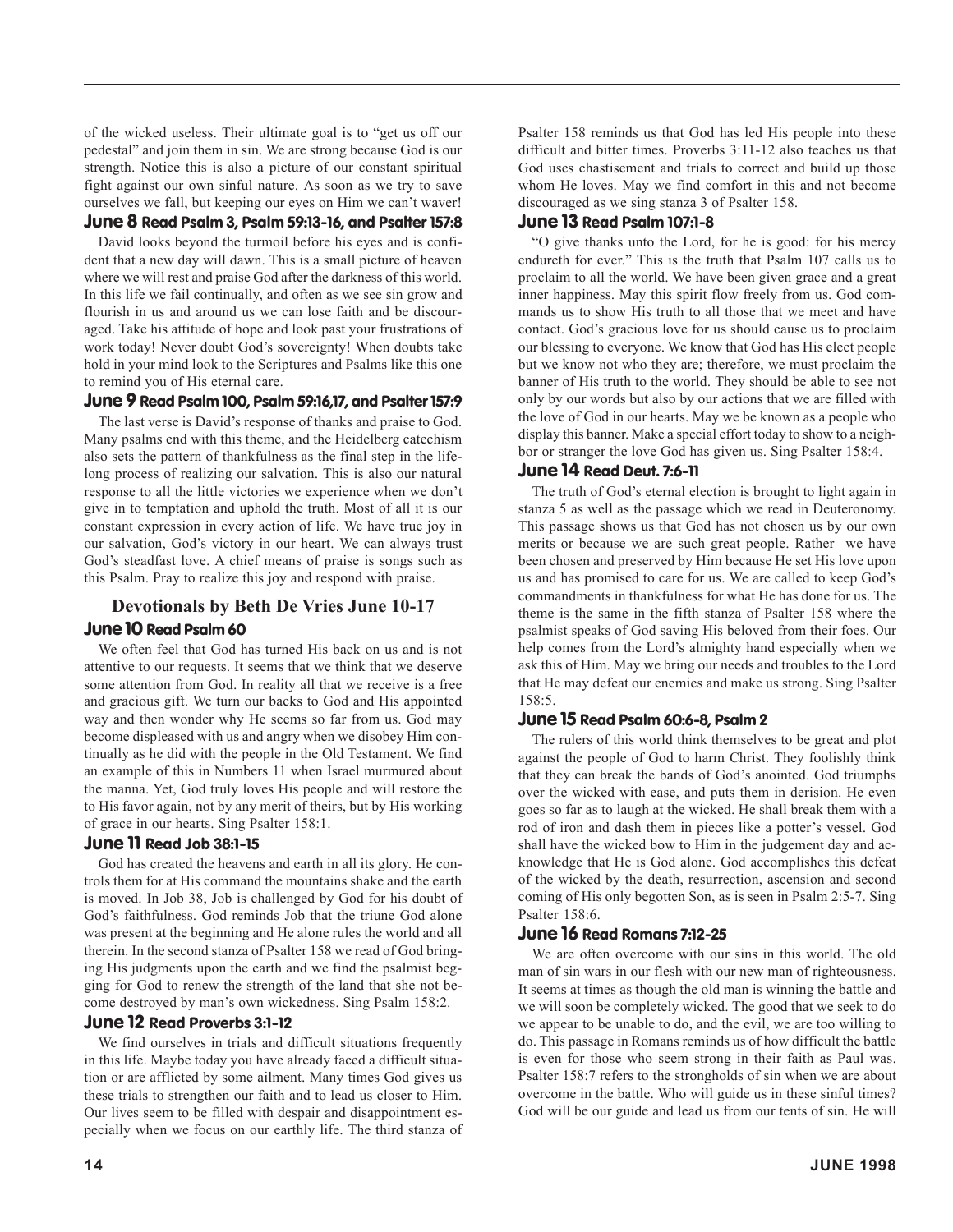cast off the devil and our enemies and give us the victory that His name may be praised. Sing Psalter 158:7.

#### June 17 Read Isaiah 12

As was discussed yesterday God is our sure help against the foe in time of trouble. It is God that will comfort us and lead us in the right way. This has been the theme throughout this Psalter and Psalm and it is ever so important for us to remember. We must always put our trust in God and not rely on our own strength or that of man. When we learn obedience to God's will for our lives, we also find patience and contentment. Isaiah 12:5 is good for us to remember as we study the Psalms "Sing unto the Lord; for he hath done excellent things: this is known in all the earth." Sing Psalter 158:8.

#### **Devotionals by John Huizenga June 18-31** June 18 Read Psalm 61

Have you ever been far away from home where everything and everyone around you is strange and unfamiliar? The loneliness quickly turns to panic when trouble arises and there is no one around to help. It is at a time like this when the truth of God's omnipresence brings comfort to the believer. Communion with God is never cut off by distance nor height nor depth. God is present in every part of the creation so one who is united to God by faith in Christ is always very near unto his covenant Friend. This confidence in God to be near does not belong to all who call themselves Christian. If you walk in unrepentant sin and put your trust in earthly help, then you may find yourself very much alone in time of need. Turning unto God is an act of faith, it does not proceed out of the heart of man by nature. May God so work faith in your heart that He is there with you in time of need to lead you unto Christ our Rock. Sing Psalter 159:1 & 160:1.

#### June 19 Read 1 Corinthians 1:1-10; Psalm 61: 2-4

We are born sinful, our souls sold into the cruel bondage of sin. Many churches today would have us believe that multitudes of unbelievers are by their own free will groping blindly to seek shelter for their souls, but that is not true. The sinner seeks shelter for his naked guilty soul under the filth of more sin. God sovereignly chooses to be a shelter for the souls of His people. Having been taken into that shelter we realize and rejoice in the fact that our souls find rest. It is the believer, who knows and has tasted of the rest found within God, that cries out to God for help when in time of need. He knows God as a refuge, a strong tower, and a God of sheltering wings. With the apostle we also put our trust "in God which raiseth the dead: Who delivered us from so great a death, and doth deliver: in whom we trust that he will yet deliver us." Sing Psalter 159:2, 160:2&3.

#### June 20 Read Luke 1:26-33; Psalm 61:4, 5

Why does the child of God have such confidence and trust in God? The reason is found in the verses upon which we meditate today. David and we also confess that God has heard our vows and confers to us our heritage. Our vow is to walk in newness of life by the power of God's grace. Our heritage given us now is that new life in Christ as the tokens of eternal life in heaven. In this connection, David speaks of his being anointed unto an everlasting kingdom which comes to fulfillment in Christ. Christ rules by the power of His grace and Spirit in the hearts of every believer. He gives us the will and strength to serve our Creator

**BEACON LIGHTS 15**

and Redeemer in this life. In Him we are able to fulfil our purpose in life. In Him we continue through this life on our way to perfect covenant life with God in heaven. There is no greater joy or peace. Let us rejoice and give thanks to God. Sing Psalter 159:3.

#### June 21 Read Hebrews 9:22-28; Psalm 61:6, 7

David speaks on the basis of God's promise of a Redeemer of that Redeemer Himself. He shall abide before God forever. You will notice that the Psalter puts the believer who sings this Psalm in the place of him who abides before God forever. The believer can be included understanding that we are in Christ also made kings and priests, but it is Christ first of all Who lives in perfect covenant friendship before God. The Eternal love and righteousness of God has placed Christ in this position as head of the redeemed. All who abide before God are sustained by the mercy and truth of God. For this reason the believer is assured that his prayer is heard and answered. In this knowledge the believer sounds forth praises and lives a life of thankful obedience. Let us live by faith in this day and make our vows to walk in thankful obedience. Sing Psalter 159:4.

#### June 22 Read Luke 2:25-32; Psalm 62:1, 2

Does your soul wait in awed silence upon God? The world surrounds us with noise and sights to arouse our attention and response. Our souls are continually aroused by this or that problem, hurt, or distress to cry out for justice and attention. God alone is able to bring a hush to the soul. In terror wicked men are put to silence when God reveals Himself in powerful earthquakes or storms. In peaceful assurance, the believer stands in quiet patience before his sovereign God. Putting all our trust in God, we know that all things are in His hands. The aged Simeon waited quietly and patiently upon God though nations raged and it seemed impossible for Christ to come. Let us pray for this soul quieting dependence upon God. Be diligent in your study of God's word to know Him and the greatness of His salvation. Sing Psalter 161:1.

#### June 23 Read Isaiah 30:8-17; Psalm 62:3, 4

Sometimes when we think about our enemies, those who come to mind are the neighbors who rarely go to church or criminals. The most dangerous and cruel enemies, however are people right in the church: ministers who preach lies, people who come to church but lead wicked lives and want others to go with them, and people who condemn pure preaching. Isaiah came straight to the congregation of Israel which was full of such hypocrites with his word of God's judgment. These rebel against God and seek to destroy the soul of the child of God as well. Be assured that such are as a wall that is bending and ready to burst and as a fence ready to tip. God will destroy them in fierce judgment except they repent and submit to Him in humble obedience. May we never join in the sins and ever see their plots to destroy the godly. Sing Psalter 161:2.

#### June 24 Read John 6:37-69; Psalm 62:5, 6

How do you react to the doctrines of sovereign election and reprobation, total depravity and salvation by grace alone? Are these words of God to us too hard, as were the words that Jesus spoke to the people? Are you inclined to speak out against the preaching of these truths and demand softer preaching? These doctrines have been since the fall of man a source of bitter rebel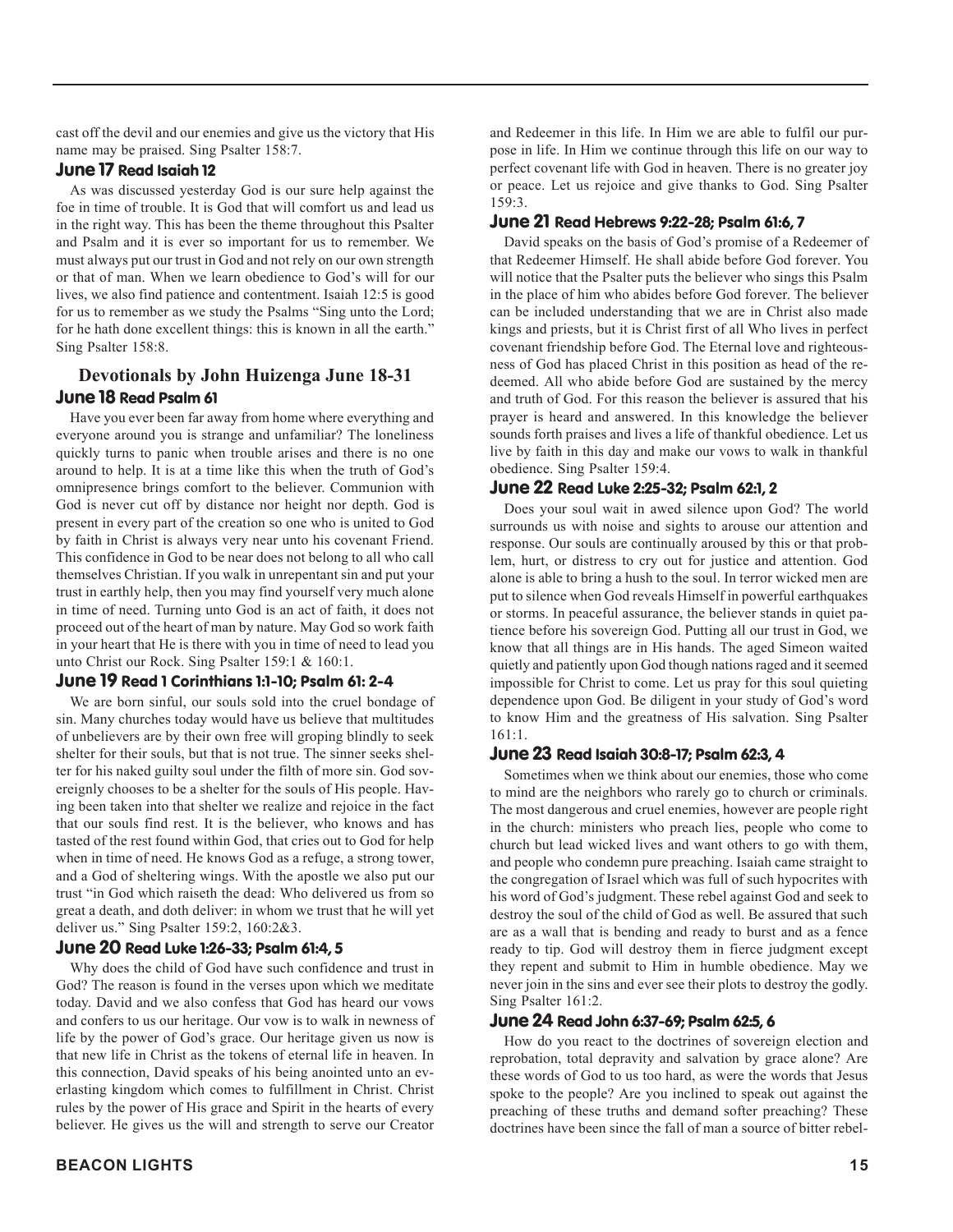lion against God. The Psalmist lives in close fellowship with God and knows it is foolish to react so against the plain word of God. Though he may not fully comprehend the depths of such doctrine, he does know that God is his rock and tower. He waits in quiet trust. May we also wait in quiet trust and confess with Peter "Lord, to whom shall we go? thou hast the words of eternal life. And we believe and are sure that thou art that Christ, the Son of the living God." Sing Psalter 161:3.

#### June 25 Read Philippians 1:12-30; Psalm 62:5-7

The Christian life demands that we put our trust in God alone. Many in the world, who do not believe in God as He reveals Himself in Scripture will, in a time of great fear, pray to God just in case He really is the true God. Some try to believe in many religions at one time so that they have the best chance of believing in the right one. Others confess that God is God alone, but franticly save money and buy huge insurance policies just in case God does not take care of him as He promises. But the child of God must live in the absolute assurance that God will care for his every need. Like Job, the child of God must be able to lose everything, and yet trust that God will uphold him. We must speak with the assurance of Paul that all that we believe is true and we will never be ashamed. This may seem impossible, and indeed it is apart from the power of God's grace, but this blessed gift of full assurance is ours in Christ. Sing Psalter 161:4 and 162:1.

#### June 26 Read Philippians 4:1-7; Psalm 62:8

How often do we pour out our hearts before God? How often do we bring before Him all our fears and cares and ask for the grace that draws us into close fellowship with God? It is a beautiful act of faith to pour out your heart unto God. We must put our trust in Him at all times. When we are happy, we must sing thankful praise to God with all our heart. When sad, we must desire to come first of all to our God and bring all our sorrows to Him. When we search our souls and find there the iniquity of our sinful natures, then we bow before Him in humble repentance. All the varied aspects of our life are things to bring before our God. We do not try to hide anything. Such is the life of covenant friendship of God with His people. It is the life given to us through the death of Christ our Savior. Do not disparage the life of covenant friendship with God. Pour out your heart to God each day. Sing Psalter 161:5.

#### June 27 Read Isaiah 40:1-18; Psalm 62:9

So quickly we put our trust in banks, insurance, jobs, doctors, our own wisdom, the government, and material wealth. For many people, these things are all that there is. When any of these things in which they trust fail, then they are thrown into deepest despair. If we could, however, put these things on a scale that measures value and worth in life, they would not even register. All things created are created for a purpose, and are of no value apart from God Who is glorified in them. Even the mighty nations of the world that boast of their culture and great achievements do not tip the scale in the least. The worthlessness of the greatest achievements of man is compared in Isaiah to the infinite value of God, His Word, and the church that He gathers by the power of His word. When we meditate upon these things we are amazed. We are humbled to think we are a part of this wondrous work of God. We find comfort when it appears to us that the world is ready to swallow up the church. Sing Psalter 161:6.

#### June 28 Read Luke 12:13-21; Psalm 62:10

When we lose sight of the insignificance of earthly wealth and power and the great value of God's word and covenant life with Him, then we will most certainly begin to put our trust in earthly riches. That is what we do by nature. When we begin to trust in earthly riches, then we also begin to use oppression and means not ordained by God to gain those riches. Wealth may be attained righteously, but then the temptation is to set our heart on it. But let us remember the value of those riches in the eyes of God as we saw yesterday. They are as nothing in the balance of God. Let us rather be rich toward God. Study His word. Listen carefully to the word preached in church. Listen carefully in catechism. The knowledge of God is everlasting life. Knowing God brings peace which passeth all understanding in this life also. Sing Psalter 161:7.

#### June 29 Read Isaiah 26:1-11; Psalm 62:11

"Power belongeth unto God." The power of God is that virtue of God "according to which He is able to accomplish whatsoever He pleases" (*Reformed Dogmatics*, Hoeksema). God alone has this kind of power. All other power is given by God to others to serve His purposes. The Psalter directs our attention to the saving power of God. We who are dead in sin find great comfort knowing that God certainly accomplishes His purpose to deliver us from death and bring us into eternal life. We read in Isaiah 62 that "Jehovah is everlasting strength." Knowing this, the believer puts his trust in Him and has perfect peace. Our little children sing "they are weak but He is strong." May we also come to God in childlike faith confessing that we are weak and helpless. God reveals to us throughout His word that He is strong to save. Sing Psalter 161:8.

#### June 30 Read Micah 7; Psalm 62:12

Mercy is also an attribute which finds its only source in God. Mercy is "the virtue of God according to which He wills [his people] to be perfectly blessed in Him, to taste His own blessedness, and according to which He leads them through death to the highest possible life of his covenant friendship" (*Reformed Dogmatics*, Hoeksema). In His tender love and mercy, God sent His Son to bear the just judgment upon sin. In this wonderful act of salvation God reveals to us His mercy. The way of sin and death is a way that brings this attribute into the heart and soul of the believer. We will continue to grow in our knowledge of this attribute forever in heavenly glory. May we who have tasted of God's mercy also show mercy to one another. Sing Psalter 161:9.

#### June 31 Read 2 Cor. 4:1-9; Psalm 62.

In this life we continually fight the temptation to put our confidence in earthly things, and then when that fails, to cry unto God. This Psalm teaches us that we must look to God alone. He is our Rock, our Salvation, our Defence, our Glory, and our Refuge. He is everything to us. In His mercy and power He reaches out to us and sovereignly accomplishes His purpose with us. Never once in this Psalm does the Psalmist express fear and despair. May God write this Psalm upon our hearts. May we sing this Psalm with all our heart. Sing Psalter 162.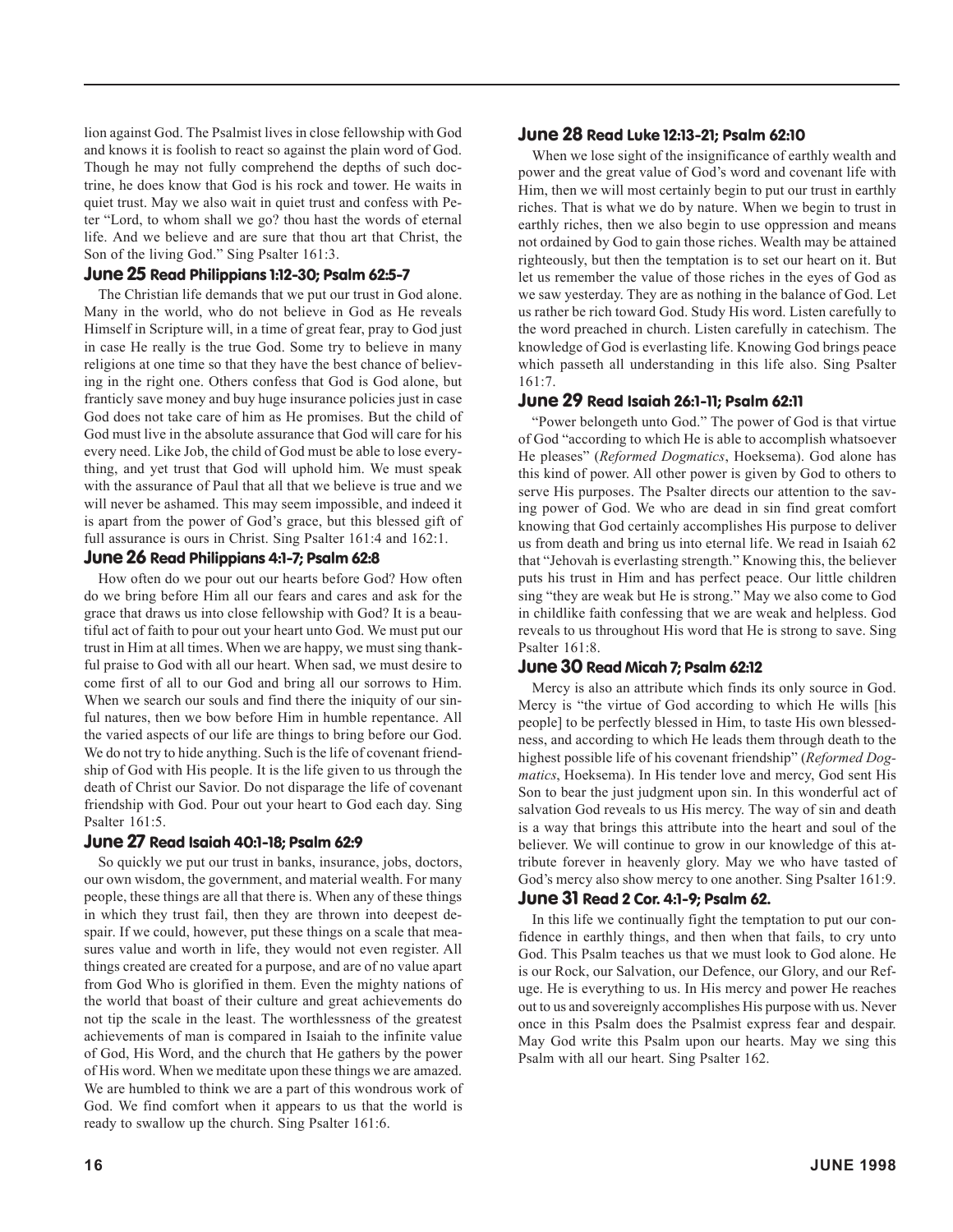# Psalter #151— Prayer for Deliverance

by Mindy DeMeester

 $\sim$ Example merciful unto me, O God: for man would<br>swallow me up; he fighting daily oppresseth<br>me." Psalm 56:1. We as God's people are<br>by the wicked world. They use the ouils and sinful swallow me up; he fighting daily oppresseth me." Psalm 56:1. We as God's people are hated by the wicked world. They use the evils and sinful

distractions of this world to tempt us into sinning with them. The wicked despise to see God's children striving to live holy lives. We as God's people must show by our very walk of life that we are different from the world. We must refrain from joining the world in their sinful pleasures of drama, drinking, and lusts. The wicked are always looking for some way to get the godly into trouble. The devil uses the tactics of the wicked of the earth to try to draw God's people to himself. He wants to take us from our Lord. The wicked will in their sly and sneaky ways try to destroy even our very lives. If God would allow them to do so, they would. However, God faithfully keeps His people to Himself. Ultimately the devil is trying to do us harm and to take away our souls. "They gather themselves

| 151 | PSALM 56 6a                                |                       |                     |                                       |             | CANA                                  | Prayer for Deliverance                                                                        |                  |                   |                             |                | Anonymous                       |
|-----|--------------------------------------------|-----------------------|---------------------|---------------------------------------|-------------|---------------------------------------|-----------------------------------------------------------------------------------------------|------------------|-------------------|-----------------------------|----------------|---------------------------------|
|     |                                            |                       |                     |                                       |             |                                       |                                                                                               |                  |                   |                             |                |                                 |
|     |                                            |                       |                     |                                       |             |                                       |                                                                                               |                  |                   |                             |                |                                 |
|     |                                            |                       |                     |                                       |             | 2. What time I am a fraid I           | 1. 0 Gol, be mer - ci - ful. Be                                                               | pat -            |                   | 19行 - 石 - 垣<br>nry trust in | <b>Bo</b>      | me.<br>Thee:                    |
|     |                                            |                       |                     |                                       |             | 3. All day they wrest my words.       |                                                                                               | Their tho'ts are |                   | full of                     |                | haste;                          |
|     | 4. Thou know - est<br>5. In God, the Lord, |                       |                     | aIl                                   |             | my woes,<br>I rest,                   | 0<br>H's                                                                                      | ward             | iness - une<br>ve | Thou<br><b>STACE</b>        | <b>BY</b><br>ı | \$8.0000<br>praise,             |
|     |                                            |                       |                     |                                       |             | 6. Up - on me are Thy rews.           | о.                                                                                            | God.             | m                 | When                        | I              | <b>Use:</b>                     |
|     |                                            | e.                    | £.                  |                                       |             | a.                                    | c                                                                                             |                  |                   |                             |                |                                 |
|     |                                            |                       |                     |                                       |             |                                       |                                                                                               |                  |                   |                             |                |                                 |
|     |                                            |                       |                     |                                       |             |                                       |                                                                                               |                  |                   |                             |                |                                 |
|     |                                            |                       |                     |                                       |             |                                       |                                                                                               |                  |                   |                             |                |                                 |
|     | ţS                                         |                       |                     |                                       |             |                                       |                                                                                               |                  |                   |                             |                |                                 |
|     | Fur                                        | man, with             |                     | з                                     | con - stant | hate.                                 | Weald                                                                                         | fain             | ЩY                | m                           | m              | see.                            |
|     | Iп                                         | God                   | I.                  | rest, and                             |             | praise                                | His-                                                                                          | word,            | sa                | rich                        | and.           | free:                           |
|     | They<br>Аль                                |                       | meet, they          | lurk, they                            |             | watch                                 | As:                                                                                           | lar.             | my                | szel                        |                | they wait;                      |
|     | Нĸ                                         | they                  | DOT:                | in                                    | Thy         | book,<br>prom - iso stands se - care, | Where<br>Nor                                                                                  | аll<br>fear      | DF<br>Dir         | Шe<br>Boo-                  |                | ap - pours?<br>dis - mays;      |
|     | The                                        |                       |                     | $500 - E1 - E00$                      | ÷           | praise                                | T <sub>D</sub>                                                                                | Thee             | -1                | 8647                        |                | will give;                      |
|     |                                            |                       |                     |                                       |             |                                       |                                                                                               |                  |                   |                             |                |                                 |
|     |                                            |                       |                     |                                       |             |                                       |                                                                                               |                  |                   |                             |                |                                 |
|     |                                            |                       |                     |                                       |             |                                       |                                                                                               |                  |                   |                             |                |                                 |
|     |                                            |                       |                     |                                       |             |                                       |                                                                                               |                  |                   |                             |                |                                 |
|     |                                            |                       |                     |                                       |             |                                       |                                                                                               |                  |                   |                             |                |                                 |
|     |                                            |                       |                     |                                       |             |                                       |                                                                                               |                  |                   |                             |                | A - gainst me proud - by fight; |
|     |                                            |                       |                     |                                       |             |                                       | My man - y on - a - mine a - game - ther duebt now                                            |                  |                   |                             |                | Jear.                           |
|     |                                            |                       |                     |                                       |             |                                       | Shall they by wick - all - near Ea - cape Thy judg-ment right?                                |                  |                   |                             |                |                                 |
|     | In God                                     |                       | - 1                 |                                       |             |                                       | My foes shall back-ward turn. When I ap - peal to<br>put my trust, I net ther deabt nor fear, |                  |                   |                             |                | Thee.                           |
|     | Fur                                        |                       |                     |                                       |             |                                       | Thou hast saved from death. From fall - ing kept me                                           |                  |                   |                             |                | firee.                          |
|     |                                            |                       |                     |                                       |             |                                       |                                                                                               |                  |                   |                             |                |                                 |
|     |                                            |                       |                     |                                       |             |                                       |                                                                                               |                  |                   |                             |                |                                 |
|     |                                            |                       |                     |                                       |             |                                       |                                                                                               |                  |                   |                             |                |                                 |
|     |                                            |                       |                     |                                       |             |                                       |                                                                                               |                  |                   |                             |                |                                 |
|     |                                            |                       |                     |                                       |             |                                       |                                                                                               |                  |                   |                             |                |                                 |
|     |                                            |                       |                     |                                       |             |                                       |                                                                                               |                  |                   |                             |                |                                 |
|     | Τъ<br>For .                                | D<br>$\,$ $\,$<br>man |                     | ver-whelm my soul<br>$can$ $ner - or$ |             | <b>barn</b>                           | They watch from morn to<br>With                                                               |                  |                   | God my help or near.        |                | night.                          |
|     | о.                                         | God                   | иl                  |                                       |             | right-sque - moss.                    | De -                                                                                          |                  |                   | atroy them in               |                | Thy taight.                     |
|     | Bir                                        | this                  | ı                   | $sare - ir$                           |             | know.                                 | That                                                                                          | God in           |                   | still                       |                | for me.                         |
|     | Pop<br>Tîñt                                | morn<br>9m            | $_{\rm ran}$<br>the | $n\times -n$<br>light of              |             | <b>International</b><br>life          | With<br>Mт                                                                                    | God              | my<br>walk may    | help - or<br>bo             | with           | near.<br>Thee.                  |
|     |                                            |                       |                     |                                       |             |                                       |                                                                                               |                  |                   |                             |                | e.                              |
|     |                                            |                       |                     |                                       |             |                                       |                                                                                               |                  |                   |                             |                |                                 |

our own and battle our earthly foes by our own strength. But, God who is more mighty than all creatures controls and governs our entire life. He will fight for us and through Him we will overcome the wicked. He sover-

> eignly reigns over all things and we are confident that God will continually care for us. In God alone do we put our trust for He shall guide us through all. "In God have I put my trust: I will not be afraid what man can do unto me." Psalm 56: 10. He shall keep us through what evils and trials the wicked set before us. Our God will keep us from falling into the plots of the devil and his demons even when they try so hard to coerce us into their nets.

> Our lives are in God's eternal counsel. He shall remain our constant help throughout our whole lives. In this great comfort we must praise and magnify our God. Let us always remember that God watches over us in all situations of life and will keep us even in the hour of affliction and persecution. He shall give grace sufficient for us to

together, they hide themselves, they mark my steps, when they wait for my soul." Psalm 56: 6.

By the grace of God and in His strength alone do we fight off these physical and spiritual enemies. So often we think that we must face our trials and tribulations on bear our burdens and to fight the wiles of the devil and his followers. Thanks be to God! ❖

*Mindy is a member of Hope Protestant Reformed Church in Grand Rapids, Michigan.*

*\_\_\_\_\_\_\_\_\_\_\_\_\_\_\_\_\_\_\_\_\_\_\_\_\_\_\_\_\_\_\_\_\_\_\_\_\_\_\_\_\_\_\_\_\_\_\_\_*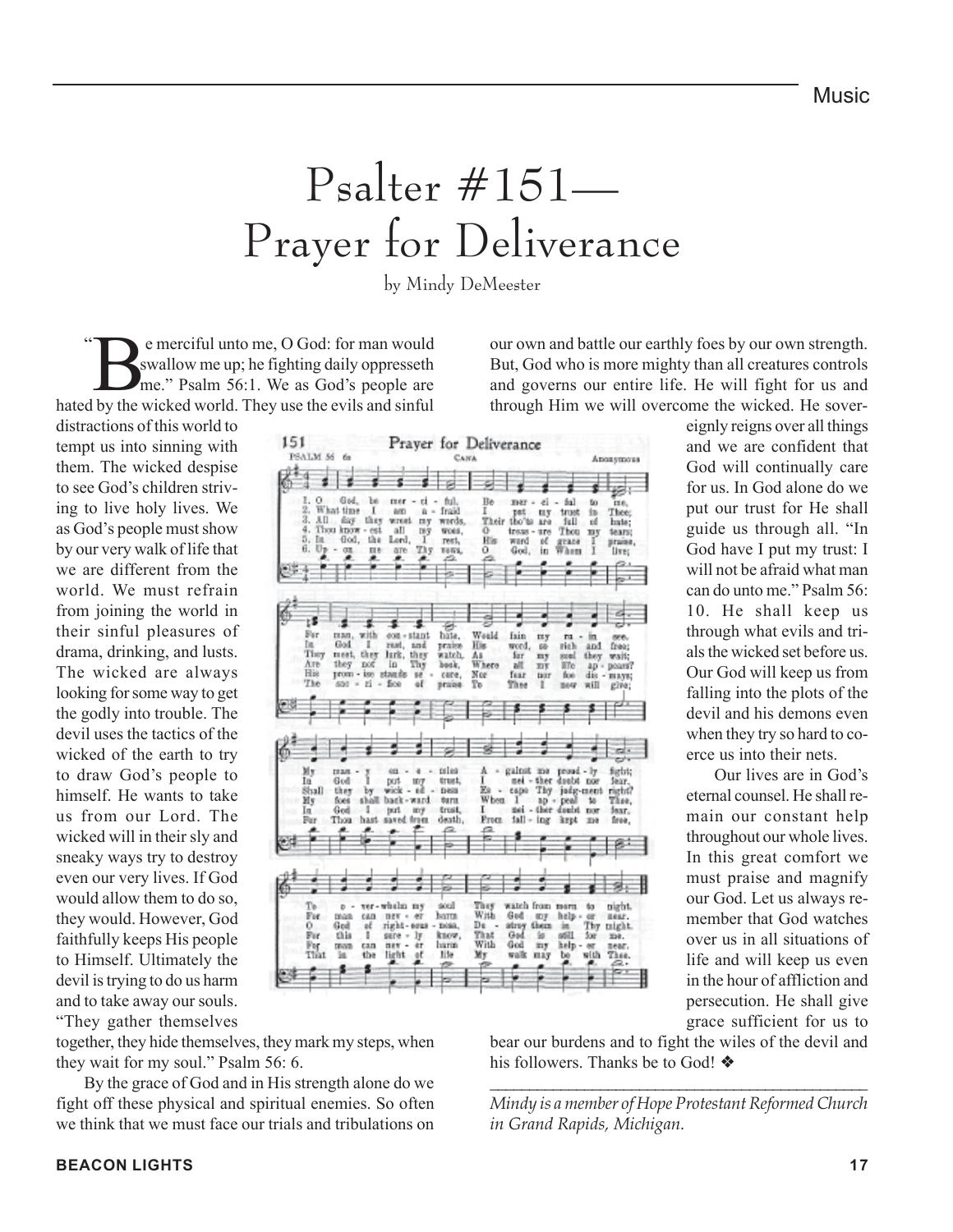# Do Christians Who Commit Suicide Go To Hell?

by Rev. Richard Moore

#### **Question**

know it has been long debated as to whether<br>those who take their own lives go to hell or not.<br>I could understand that if the person was an un-<br>believer his/her entire life, but what if the person was at know it has been long debated as to whether those who take their own lives go to hell or not. I could understand that if the person was an unone time or another experiencing a strong faith in God?

#### **Answer**

will attempt to answer this question rather<br>briefly. In the first place, normally when one takes<br>his own life it destines one to hell. The reason will attempt to answer this question rather briefly. In the first place, normally when one takes for this is that it is sin against the sixth commandment— "Thou shalt not kill." The Heidelberg Catechism rightly

says that included in this commandment is that "I hurt not myself, nor willfully expose myself to any danger." Understand that God alone has the right to give life and to take life. To take one's own life is to be discontent with the life God has given, or it is to count God's

work as wrong. This is even the case when we take the life of a neighbor, we are discontent with God's way with us and are not satisfied with the neighbor that He places in our path. So in dark sin we plot to remove that which is not pleasing to us. Hence rebel against God and break this commandment.

Now we must understand that when God says it is sin to kill, and we decide to take our own life that is to kill ourselves, then we sin. The thing with suicide is that it is a sin for which we cannot repent. Almost all true suicides therefore involves one in sin against God which cannot be repented of. Such sin leads straight to hell. The sin against the Holy Spirit is unforgivable, Matthew 12:31. The sin against the Holy Ghost is the sin of impenitence which damns to hell.

It is possible to speak of a hypothetical situation where one takes his own life by some method and does not immediately die, for one reason or another. Perhaps doctors try to save him and keep him alive for a certain

time, only in the end he dies. It is possible in the time between the act and the final death that such a one may repent. This is really quite unlikely however. If one hates himself and God so much that he would take his own life, it is highly unlikely that he will suddenly repent and in sorrow before God seek His forgiveness. And yet remember that we cannot judge the heart. Which makes this exception possible, but not likely.

This brings us to the second aspect of your question and that is our trying to understand this especially when the one that takes his or her life seems to us to have had faith. One thing in this regard is true, and that is if the

> act of suicide immediately causes one to die without repentance, then we may be sure that this person never did have true faith. There is no falling away from grace. There is no such thing as being once a child of God and then a ceasing to be God's child. God causes His

children to persevere in faith. Philippians 1:6 is an absolute, we may be "confident of this very thing, that he which hath begun a good work in you will perform it until the day of Jesus Christ…" God saves and His work cannot be thwarted.

This means if there is such a suicide by one who apparently believed, the fact is that there never was true faith. We can understand that this is possible even from the Scriptural examples of Saul who often spoke as a believer speaks, and of Judas who was one of the apostles of the Lord and even preached in His name and did miracles in His name. And yet without a doubt both of these in suicide took the path swiftly to hell.

May God give us the grace to see the horror of this sin, that we may never contemplate so rebelling against God. ❖

*Remember to write your questions to me at revmo@mtc1.mtcnet.net Also feel free to write follow up questions.*

Almost all true suicides therefore involves one in sin against God which cannot be repented of. Such sin leads straight to hell.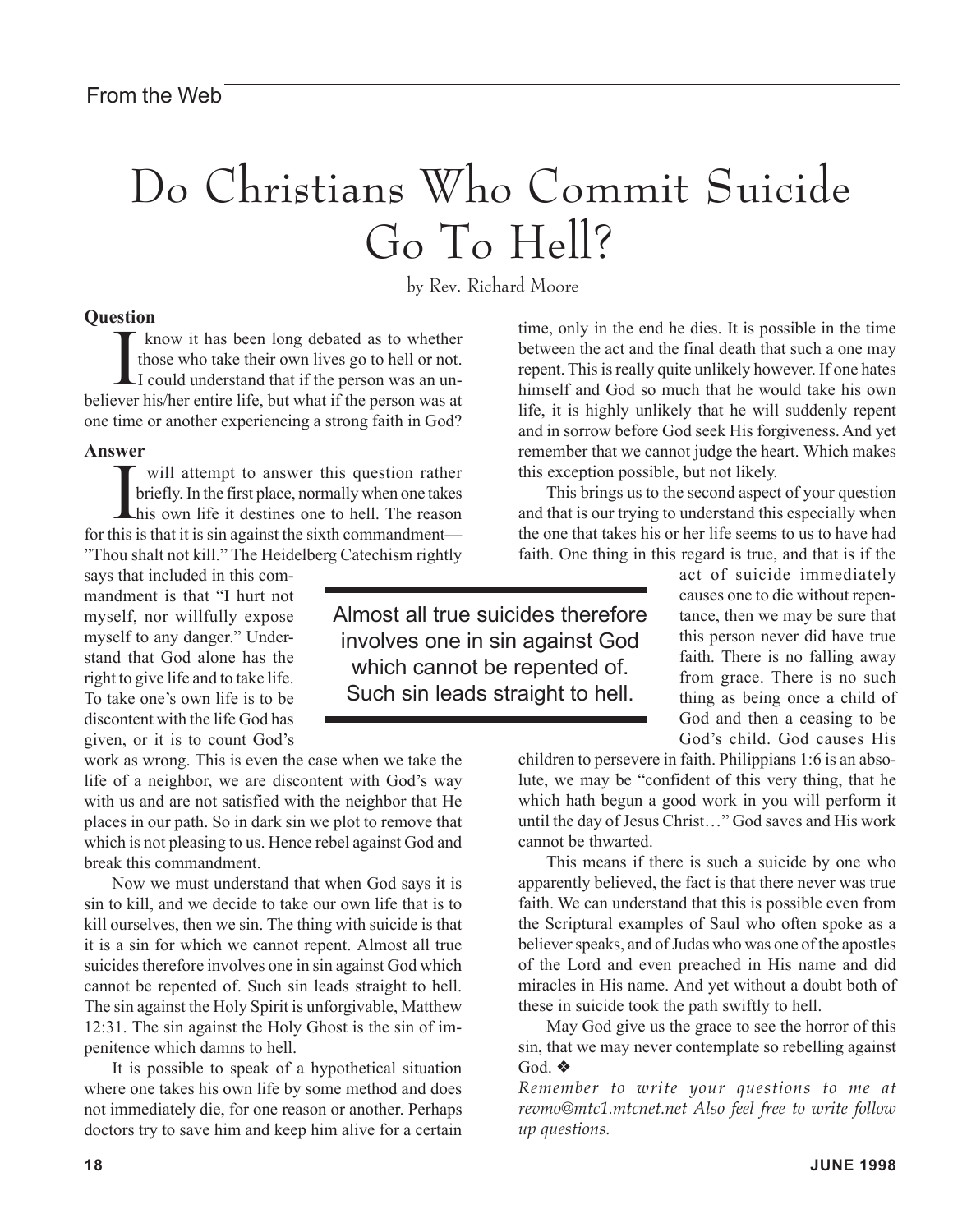# Practical Antithetical Living

by Rev. James Slopsema

The text for our convention this year is<br>Ephesians 5:8, "For ye were sometimes dark-<br>ness, but now are ye light in the Lord: walk<br>hildren of the light" Here we are tought that natu Ephesians 5:8, "For ye were sometimes darkas children of the light." Here we are taught that naturally we are darkness. We are lost in the darkness of sin and death. We are under the dominion of the devil, totally depraved so that our lives are headed away from God. But in Jesus Christ we have become light. God has graciously brought us to the light of faith and salvation in Jesus Christ. We are no longer darkness but light.

This work of God's grace to make us light creates an antithesis or contrast between us and the world. The world is darkness. We are light in the Lord.

But now we must live this antithesis. Since we are light in the Lord, we must "walk as children of the light."

As you know from experience this is not easily done. It is only with great difficulty that we walk as the children of the light. This is surely something we can not do in our own strength. Those who attempt to walk in the light in their own strength will fail miserably. Antithetical living requires nothing less than the strength of Jesus Christ.

How do we receive the strength of Jesus Christ to live antithetically every day as children of the light? We receive that strength by diligent and faithful use of what we have come to know as the means of grace. Let's discuss these means.

#### **Sabbath Day Observance**

The first is the Sabbath day. God in the fourth commandment instructs us to set one day aside each week as a Sabbath day, i.e., as a day of rest. In the NT this has become the first day of the week. We are charged not to work on this day of rest. The purpose of putting aside our daily work is to devote the day to spiritual things. This Sabbath is a good gift of God to us. A wise use of it will refresh and empower us to walk as children of the light during the rest of the week. In this connection we can discuss a number of questions.

#### **Discussion questions:**

- 1. What should we be doing on the Sabbath that empowers us to live antithetically? (See the Heidelberg Catechism, Lord's Day 37)
- 2. What part should physical rest (taking a nap) have in our Sabbath keeping?
- 3. There are all kinds of questions about what we may or may not do on Sunday. What principle(s) should guide us in answering these questions?
- 4. Can you suggest worthwhile activities for us as young people to make the most out of our Sundays?
- 5. Do our Saturday evening activities have any impact on our ability to use the Lord's Day profitably?

#### **Bible Study And Prayer**

Another means that Lord gives to strengthen us to live antithetically as children of the light are Bible study and prayer. Bible study and prayer go together. The Bible is the inspired Word of God to us. Prayer is our response to God's word. A person who spends time with God's word will be a person who prays. How important Bible study and prayer are to antithetical living! II Timothy 3:15-17 teaches us that the Bible, being God's inspired word, is able to make us wise unto salvation. Through its instruction we become perfect (complete), thoroughly furnished (equipped) to every good work. Prayer is also important. We can live as children of the light only by the power of God's grace and Holy Spirit. Q&A 116 of the Heidelberg Catechism reminds us that we can receive grace and the Spirit only through prayer.

#### **Discussion questions:**

- 1. How much time should we spend as young people with the Bible and in prayer?
- 2. Is it important to have private devotions every day?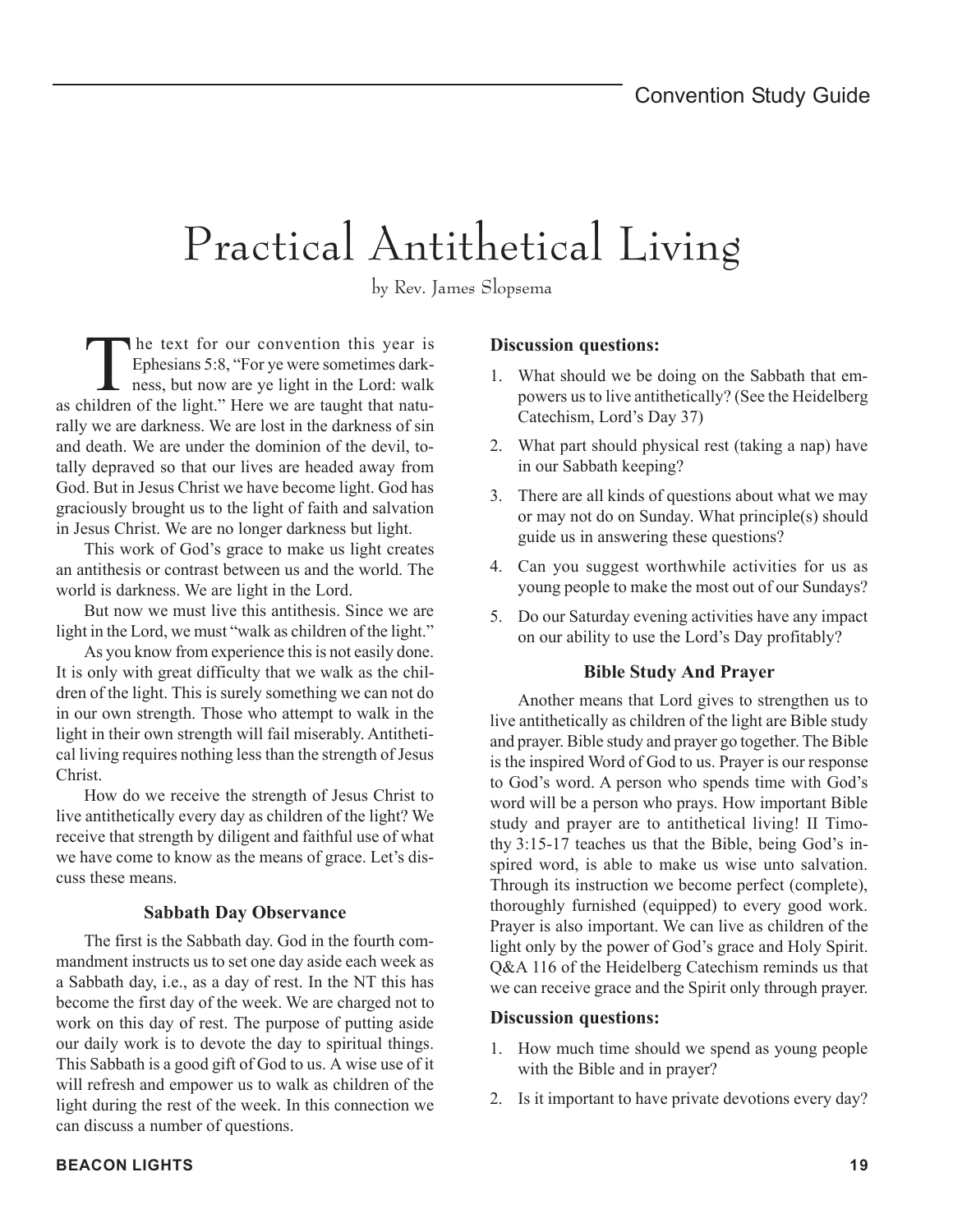- 3. Can you think of examples from the Bible of God's people who received strength to live antithetically in a wicked world though prayer and meditation on God's word?
- 4. How important is it for us as young people to have an active part in family devotions?

#### **Music**

Another means that God uses to strengthen us to live as children of the light is music. After calling the church of Colossae to live antithetically, Paul exhorts the church to let the word of Christ dwell in them richly. If we will live as children of the light, the word of Christ must dwell in us. One way this is done is with psalms, hymns and spiritual songs. (Colossians 3:16)

#### **Discussion questions:**

- 1. What effect does the music of the world have on our spiritual life?
- 2. What guidelines can we make for the kind of music we listen to and sing?

#### **Friends**

To live as children of the light is also important to have the right kind of friends. God uses the advice, encouragement and even rebukes of Christian friends to empower us to live as children of the light. This is part of the communion of saints as set forth in Q&A 55 of the Heidelberg Catechism. This principles is also taught us in Proverbs 13:20, "He that walketh with wise men shall be wise: but a companion of fools shall be destroyed."

#### **Discussion questions:**

- 1. What are the kind of friends we should seek?
- 2. What can we do to cultivate spiritual discussion with our friends?
- 3. Think of examples from the Bible of saints who were helped to live antithetically by good friends.
- 4. Think of examples from the Bible of those who were misguided by bad friends.
- 5. Must we limit our friends to those who are Protestant Reformed? ❖

*\_\_\_\_\_\_\_\_\_\_\_\_\_\_\_\_\_\_\_\_\_\_\_\_\_\_\_\_\_\_\_\_\_\_\_\_\_\_\_\_\_\_\_\_\_\_\_\_ Rev. Slopsema is pastor of First Protestant Reformed Church in Grand Rapids, Michigan.*

# Antithetical Dating and Marriage

by Rev. James Laning

The word *antithesis* means "the exact opposite." So when we speak of antithetical dating and marriage, we are saying that our view site." So when we speak of antithetical datof dating and marriage is *the exact opposite* of that of the world. Only in Scripture do we find the truth concerning marriage and concerning how God brings to a man the woman whom He would have him to marry. But the world hates this truth, and seeks to do the exact opposite of that which God commands. This means that in

Scripture we see the glorious truth concerning dating and marriage, and out in the unbelieving world we see not just a slight departure from that truth, but the exact opposite of that truth. With this in mind, let us first consider the proper, antithetical view of marriage, and then proceed to discuss how the child of God seeks to find the one whom God would have him or her to marry.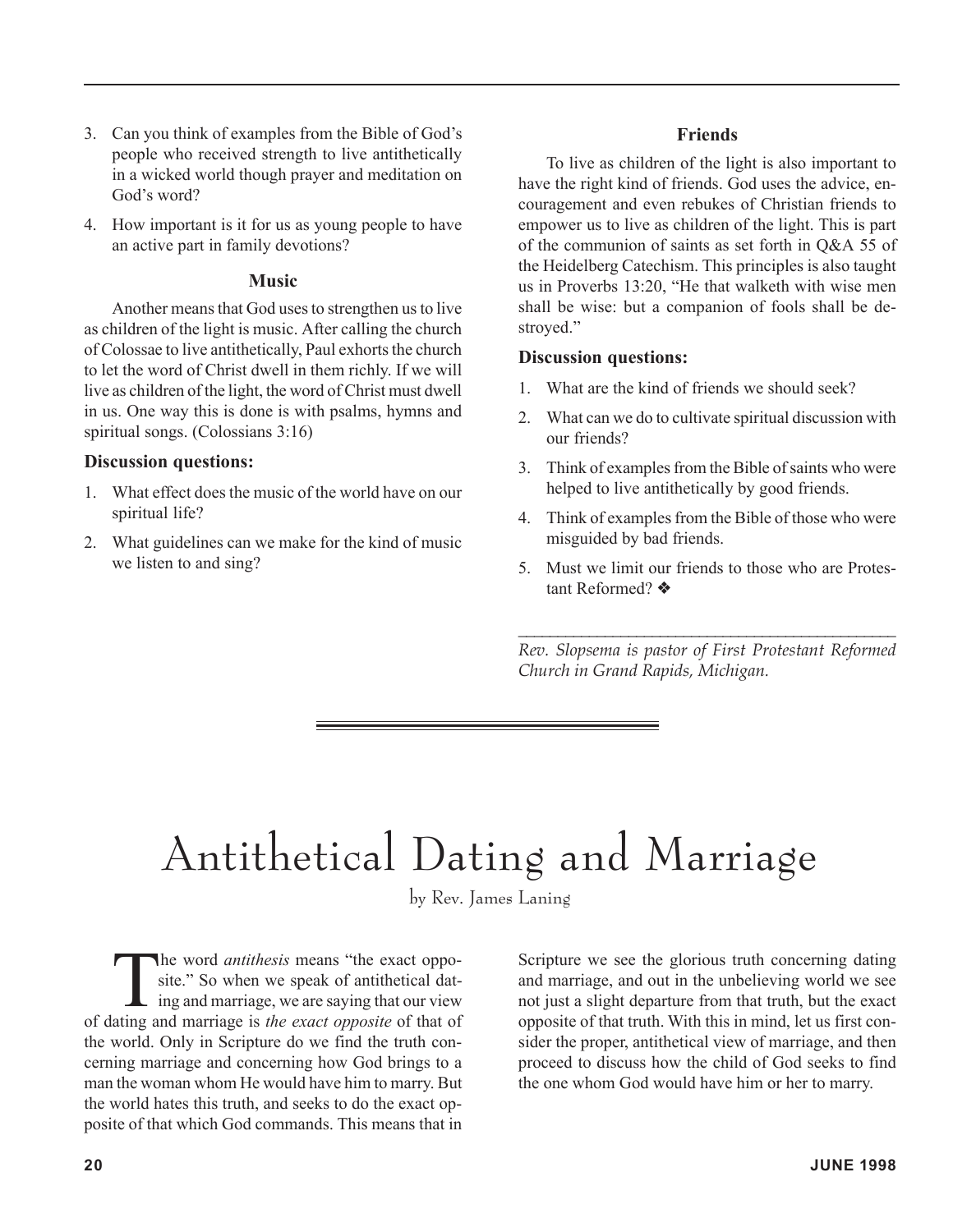#### **Marriage**

Earthly marriage is a picture of the heavenly marriage of Christ and the church, the heavenly marriage that is also called God's everlasting covenant of grace. When we look to Scripture, we see that this covenant refers to an unbreakable bond of friendship that exists between God and His people in Christ. Of this heavenly bond of friendship, the earthly bond of marriage is a picture. When a man and woman marry in the Lord, they are united by this most intimate bond of friendship. A bond which is so intimate that they actually become one flesh.

The following are some of the chief texts that speak of what marriage is, and of what the calling of the husband and wife are within the bond of marriage.

> Genesis 2:18-25 I Corinthians 7:1-5 Ephesians 5:22-33 I Peter 3:1-7

#### **Discussion questions:**

- 1. How is the biblical view of marriage the exact opposite of that of the world?
- 2. In what ways is the husband called to imitate Christ within the marriage bond?
- 3. What are some of the wrong views of the world concerning how a husband is to show love toward his wife?
- 4. In what ways is the wife called to be like the church in her relationship with her husband?
- 5. What are some of the wrong views of the world concerning the relationship of a wife toward her husband?
- 6. What are some proper reasons, and some improper reasons, for choosing to remain single?

#### **Dating**

In the institution of marriage, recorded in Gen. 2:18- 25, we read that if God desires a man to get married, He will bring to that man the woman that He would have him to marry. The woman who gets married knows that she has been prepared by God to be exactly what her husband needs to complete him. As the husband grows to know and love his wife more, he sees more and more clearly how his wife is exactly the woman that he needs.

Since the covenant is essentially friendship, a man and a woman can tell that God would have them get married when they are experiencing a very intimate bond of friendship. Just as Christ and His church are brought closer together as they speak the Word of God to one another, so also a Christian couple will find that they are being drawn by God closer to one another, the more they talk with one another and agree with one another on the glorious truths of the Reformed faith.

#### **Discussion questions:**

- 1. How is the world's view of dating the exact opposite of that of the child of God?
- 2. Considering the fact that the husband is called to imitate Christ, what are some spiritual characteristics that a young woman should look for in a man?
- 3. Considering the fact that the wife is called to be like the church, what are some spiritual characteristics that a young man should look for in a woman?
- 4. What are some proper things to do on a date?
- 5. If a man and a woman are discussing getting married, how should they view the calling to raise a family, if it is the Lord's will for them to have children?
- 6. How can one be certain that he or she has found the one that God would have him or her to marry?
- 7. What are some right reasons, and some wrong reasons, for putting off getting married?
- 8. What are some things that will draw a believing man and a believing woman closer to one another?

Earthly marriage is a great blessing that God has given to us, His covenant people. The more a couple enjoys talking about the truth while they are dating, and the more they do so in their marriage, the more they will experience a foretaste of that glorious, heavenly marriage of Christ and the church.

*\_\_\_\_\_\_\_\_\_\_\_\_\_\_\_\_\_\_\_\_\_\_\_\_\_\_\_\_\_\_\_\_\_\_\_\_\_\_\_\_\_\_\_\_\_\_\_ Rev. Laning is pastor of Hope Protestant Reformed Church in Grand Rapids, Michigan.*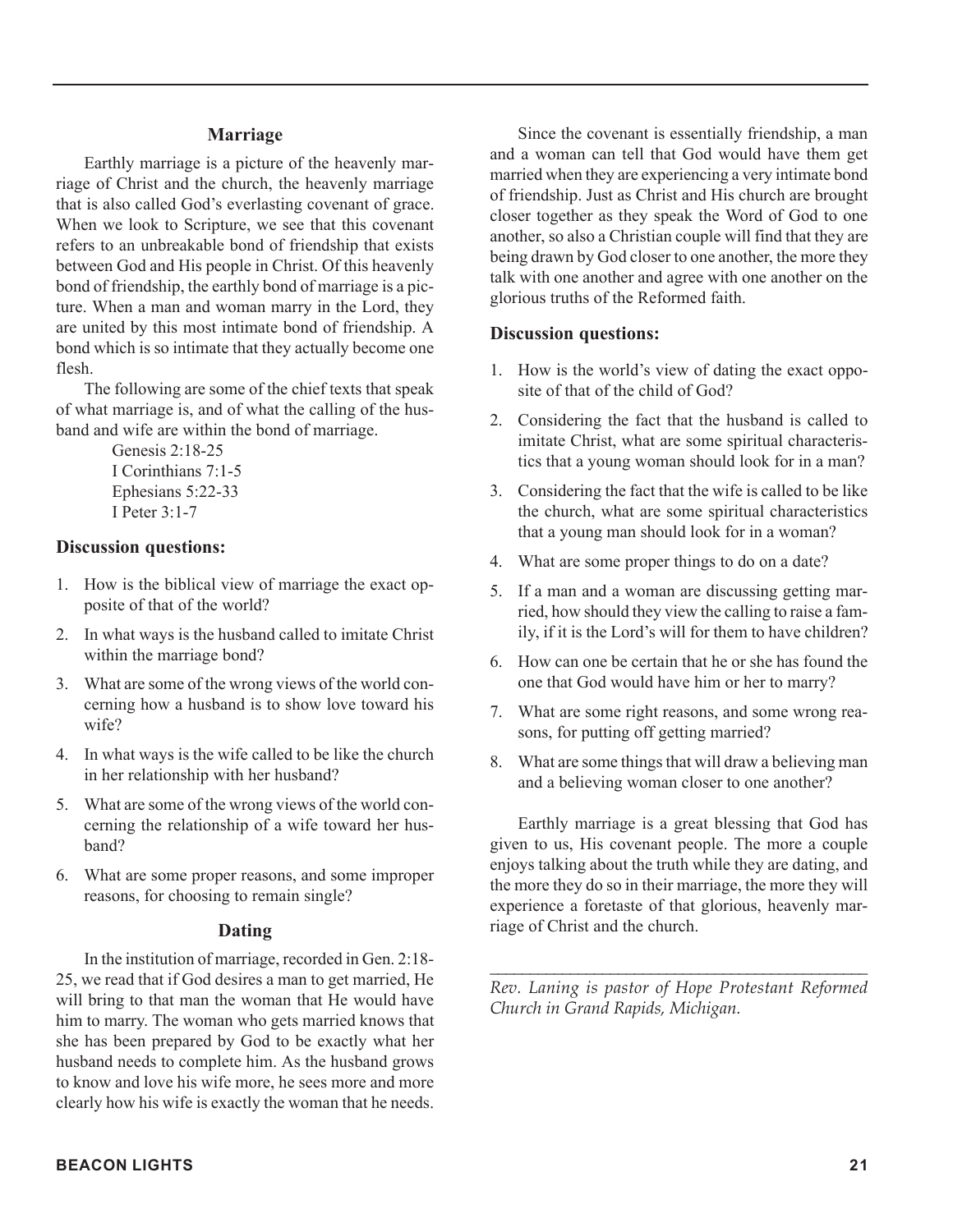# Healthy (Humble) Self-Esteem (2)

by Rev. Charles J. Terpstra

What is proper self-esteem? How should I<br>regard myself as a person? Should I think<br>highly or lowly of myself? What am I regard myself as a person? Should I think highly or lowly of myself? What am I really worth? When we began to answer that in our last article (October, 1997), we started with the negative aspects: what is unhealthy self-esteem, i.e., what is the wrong way to regard ourselves and what is the wrong basis of our worth. At that time we basically said that true self-esteem is not a *proud* but *humble* estimation of ourselves. Proper self-esteem must not be *self* (man) centered but *God*-centered. That means that in order to have a proper estimation of myself and a true sense of my worth, I must first of all know myself to be a *sinner*. That may seem ironic, even contradictory, but that's the teaching of the Bible. I must know that I (be sure to make that personal, young people!) am a person who is guilty and wicked before God, worthy of being cast away from Him in this life and in that to come. I must know that in and of myself I am not a beautiful and wonderful person, but an ugly and wretched person. I must know that I am not a great, significant individual with high potential and endless powers to make something of myself and my life, but a small, insignificant person who is totally lost in sin and whose only potential and power is to corrupt everything good and make an utter mess of myself and my life. When we grasp that, then we are on the road to gaining a proper selfesteem.

For then we go on as believers to see what we are in *Christ* and to value ourselves based on what *God* has made us and given us. We don't simply esteem ourselves sinners, but we esteem ourselves sinners *saved by grace*. We don't simply confess our lowliness and worthlessness in sin, but we confess our exalted position and worth in Christ. Our salvation from God, in other words, gives us the proper estimation of ourselves.

We say with humility yet confidence, "I am a precious person in the sight of God because He loved me and chose me to be one of His children even from eternity! I am of great value because I was purchased by the blood of God's own Son at Calvary! I have amazing worth because Christ gave me His Spirit to dwell in me and make me His temple and to apply His saving blessings to me." Are you able to say that in true faith, young people? Do you realize your real worth as a saved child of God? Is this what you base your self-esteem on?

We don't simply esteem ourselves sinners, but we esteem ourselves sinners *saved by grace*. We don't simply confess our lowiness and worthlessness in sin, but we confess our exalted position and worth in Christ. Our salvation from God, in other words, gives us the proper estimation of ourselves.

As Reformed Christians we may also judge our worth from the perspective of God's covenant of grace with us in Christ. We may say, " I am precious to God because He revealed His friendship to me; He pledged Himself to be my Friend and He took me in as His friend. I am of exceeding value because the living God is pleased to fellowship with me, to walk with me and talk with me in life. And He allows me to walk and talk with Him. I have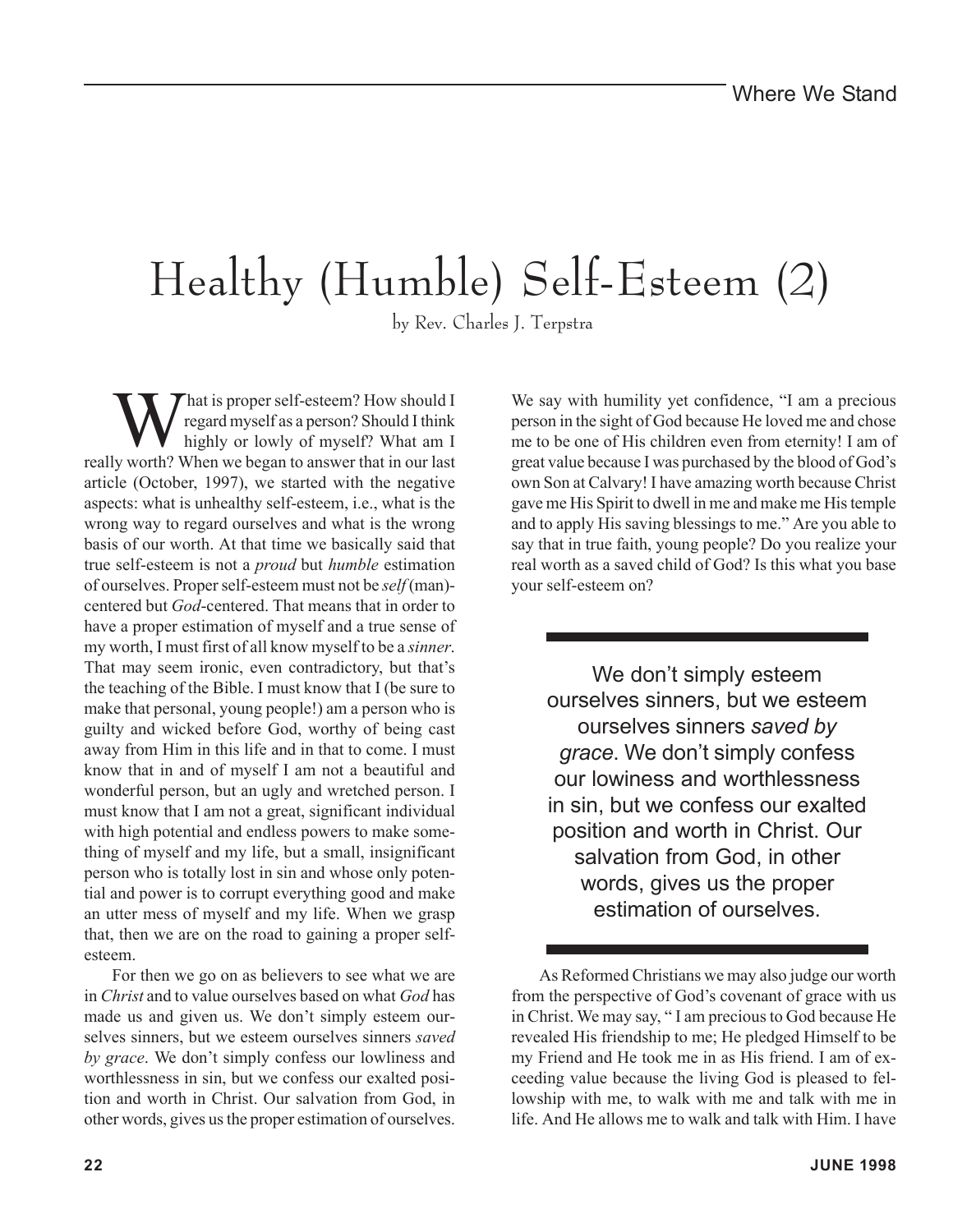such amazing worth because God wills that I live with Him forever in heaven someday, to be His everlasting friend and to enjoy unending fellowship with Him." Can you say this too, young people? Is it from this that you gain a high-estimation of yourself? This is proper selfesteem; this is our real self-worth. It is really *God's* esteem of us; it is really *Christ*-worth. Which is why healthy self-esteem is humble—it is all of God and His grace.

Further, we may gain proper esteem of ourselves from an even more basic truth concerning God and ourselves: He is our Creator and the God of Providence to us. We believe that though we are sinful creatures, we are still the special handiwork of God. He planned in His eternal counsel that He would make us and form us to be exactly what He willed. And in time that's what He did. He formed us in our mother's womb by a miraculous work. He gave us our own unique personality and character. He gave us our physical traits, our looks, our shape and size. He gave us all our abilities and skills, physical and mental. Each of us is a special work of God, even from a natural point of view.

When we realize this, then we also may have a proper estimation of ourselves. Then we don't proudly think too much of ourselves because we believe we are selfmade persons, but we humbly acknowledge that all that we are and have we owe to God (Remember Ps. 139 and Psalter #383?!). Then it doesn't matter to us what others may think of our looks or how some may judge our personality or abilities. God has made us just the way we are, and from that we may judge our worth.

This implies that we are *content* with how God made us. If we are not satisfied with the way in which God made us, if we are discontent with who we are and how we look and what level of abilities we have, then we are not going to have a healthy self-esteem. Is that after all, why many young people do not have a healthy view of themselves? Are *you* content with the way God made you? And do you then have a healthy (and humble!) estimation of yourself? Or are you dissatisfied with the way God made you, so that you have an unhealthy (really proud!) estimation of yourself? Because God is God, and we but creatures, we *must* rest content in how He made us and from that draw proper esteem of ourselves.

So too, when it comes to God's providence at work in our lives. We believe that our sovereign God guides us and provides for us in this world by His almighty and everywhere-present hand. Let's make this personal also. The God of heaven and earth watches over *me*, takes care of *me*, protects *me*, gives to *me* my daily bread, my strength, my work, etc., feeds *me* by His Word and Spirit with all the grace I need, guides *me* through this world and preserves *me* unto my heavenly home. And He does this to me in His *love* because I am one of His children! You believe that, don't you, young people? Then from that special, providential care of God for us we may also gain a rich and healthy estimation of ourselves. If I am so loved and cared for by the Almighty God, then surely I am precious to Him; I have value and worth beyond description! If this is how the heavenly Father treats me,

If I am so loved and cared for by the Almighty God, then surely I am precious to Him; I have value and worth beyond description! If this is how the heavenly Father treats me, then with what confidence may I live and go about all my tasks?!

then with what confidence may I live and go about all my tasks?!

Do you see how this all works? Only a *God*-centered perspective can give to you and me a proper view of ourselves, can give us true self-worth. The world does not and cannot have proper self-esteem, because it does not have a believing view of God. It is lost in itself. But you and I are found in God. We have a believing view of God; He is the center of all we are and have and do. And therefore we may have, and by grace do have, a proper view and estimation of ourselves. Keep that Godly perspective as you go through these years of your life. It will keep you from the false and destructive self-esteem of the world. It will keep you humble before your God, which is the principle of true self-esteem. ❖

*\_\_\_\_\_\_\_\_\_\_\_\_\_\_\_\_\_\_\_\_\_\_\_\_\_\_\_\_\_\_\_\_\_\_\_\_\_\_\_\_\_\_\_\_\_\_\_\_\_ Rev. Terpstra is pastor of First Protestant Reformed Church in Holland, Michigan.*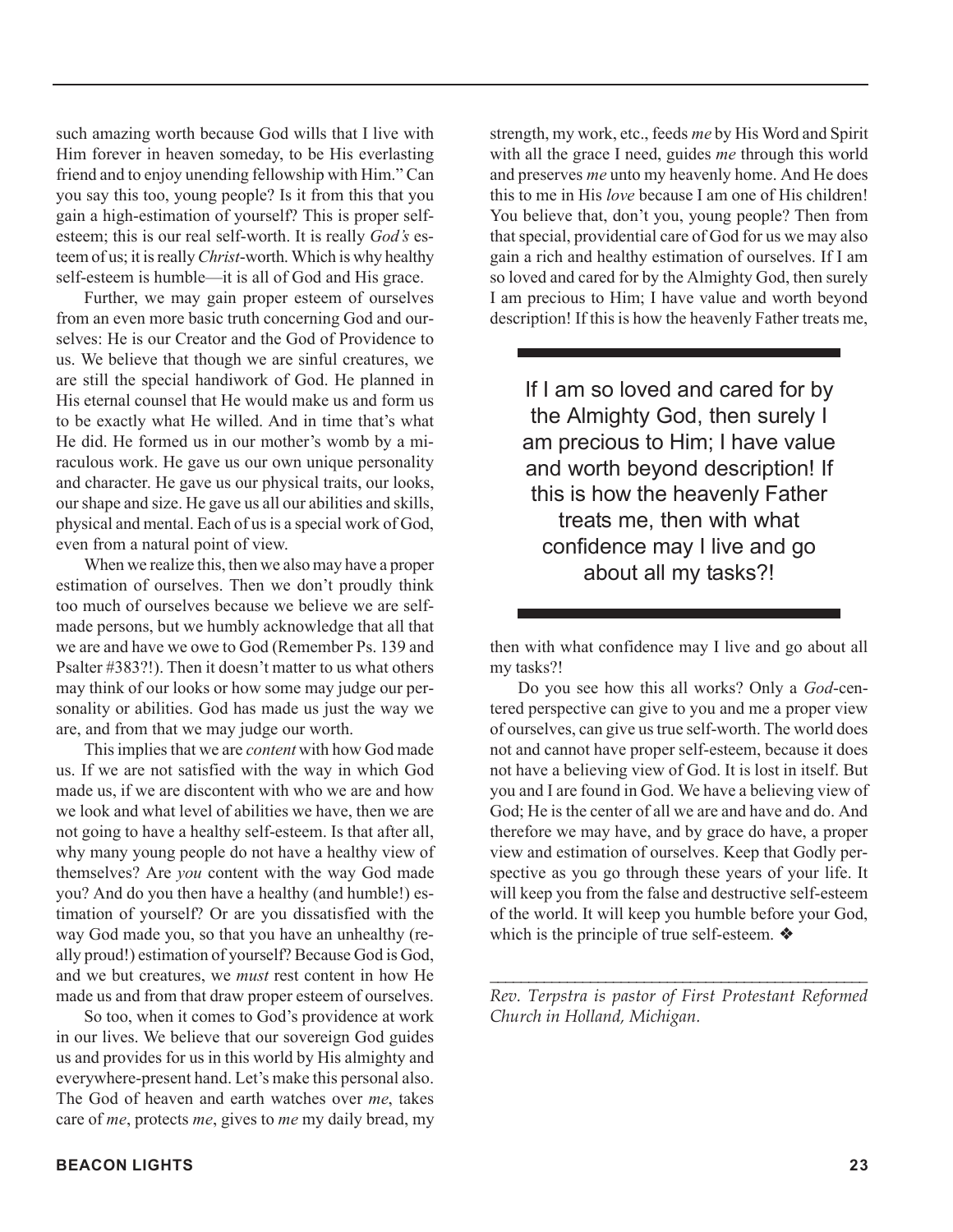# Through Strife to Victory

### Chapter 5

Unrest in the Churches

by Rev. C. Hanko

The period leading up to the Synod of 1924<br>was a period of unrest in the Christian Re-<br>formed Churches in Grand Rapids. This un-<br>first appeared among the ministers and leaders of was a period of unrest in the Christian Reformed Churches in Grand Rapids. This unrest first appeared among the ministers and leaders of the churches as observed in the printed page.

Rev. Jan Karel Van Baalen penned a brochure entitled, "The Denial of Common Grace Not Reformed But Anabaptistic," The Revs. Hoeksema and Danhof responded to this attack with the brochure, "Not Anabaptistic But Reformed." (Rev. Danhof, who was a minister in the First Christian Reformed Church of Kalamazoo, Michigan, was also known to oppose the theory of common grace and did not hesitate to speak out freely against it.) Later Rev. Van Baalen countered with a brochure called "Innovation and Error." This brochure remained unanswered for awhile, because the two ministers were busily engaged in writing an extensive explanation of their views in a book entitled "Of Sin and Grace." They also planned to give a brief answer to the attacks made against them in the church papers, *The Banner* and *De Wachter*, but both of these periodicals were now closed to them for any further discussion on common grace. This gave rise to The Reformed Free Publishing Association, which took upon itself to publish the material written by the Revs. Hoeksema and Danhof. This committee also published *Along Straight Paths* and later *The Standard Bearer.*

In discussing the unrest seen in the printed page, it is ironic that these two ministers, Hoeksema and Danhof, have often been accused of creating unrest in the churches, opposing the three points, and finally withdrawing themselves from the denomination, and thus creating schism in the churches as if their stand was a completely new idea. This is not true. Already in 1918 Rev. Hoeksema wrote a series of articles in *The Banner* as editor of the department "Our Doctrine," which clearly exposed the error of common grace as taught by Dr. Abraham Kuyper. In these articles, Rev Hoeksema maintained that the entire theory as developed by Dr. Abraham Kuyper was not found in, but was contrary to Scripture and the Reformed Confessions. At the time not a word of criticism was raised against these writings, nor the



*Photo courtesy of Calvin College Archives*

*Rev. Van Ballen: Vocal foe of Hoeksema and Danhof and their asserting the God of particular grace.*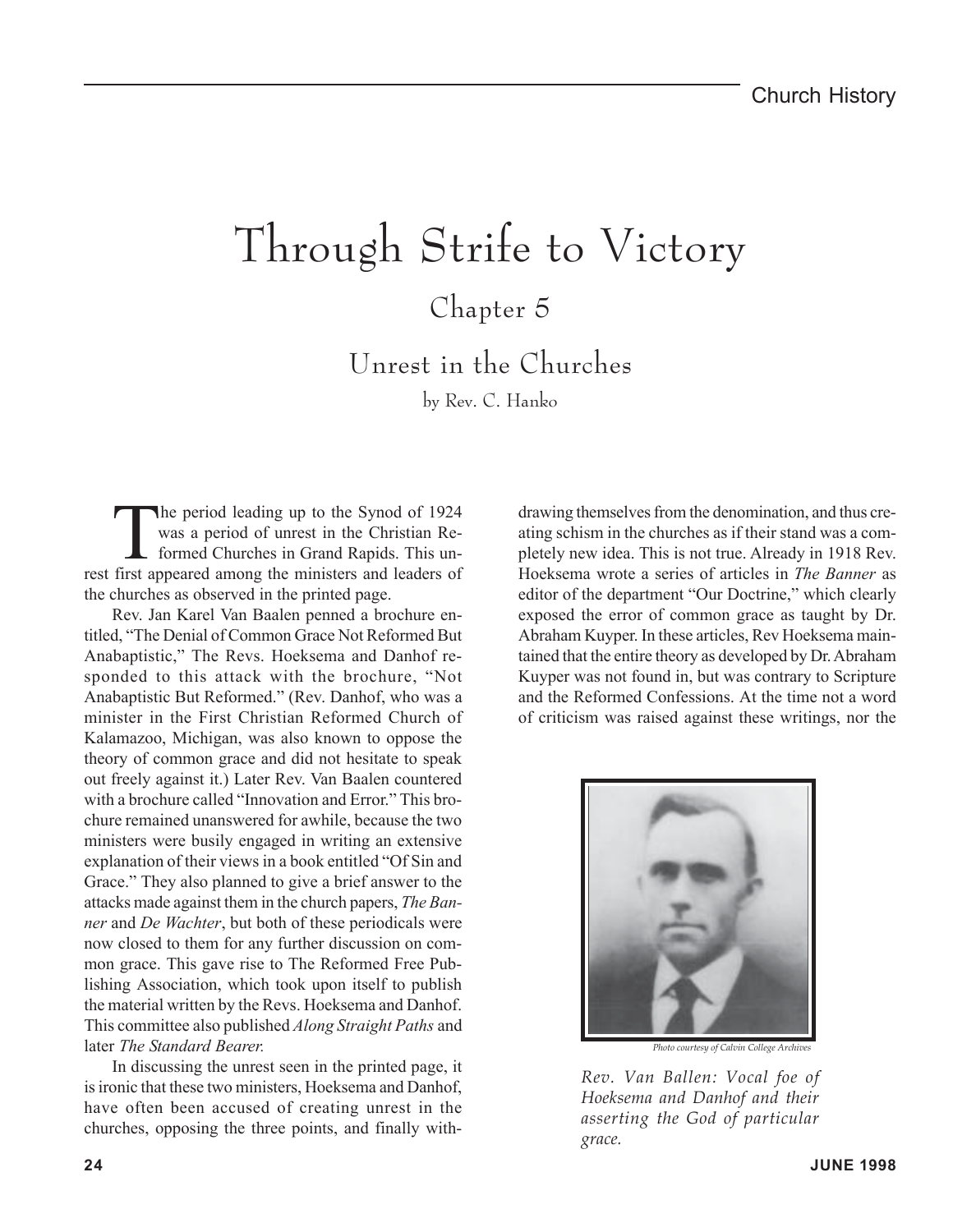faintest sign of unrest seen. No attempt was made to refute this bold attack by Hoeksema upon the common grace doctrine developed by the much loved and revered Church father. In fact, in 1920 Hoeksema was reappointed as editor of the department. It was only after the Janssen controversy arose and after Janssen used the denial of common grace against Rev. Danhof, Hoeksema, and the four professors of Calvin, that Hoeksema began to experience opposition because of his stand against the doctrine of common grace.

The unrest in the churches became ever increasingly larger as time went on. Rev. Hoeksema and Danhof keenly felt this as is plain from their writings. Shortly before the Synod of 1924 the two men wrote in the brochure entitled "For the Sake of Justice and Truth", the following:

Nevertheless, at present we are dealing with the theory of common grace, in particular as this was defended by Dr. A. Kuyper. Any other theory of common grace, in spite of what some may say, does not exist. And of Kuyper's theory we maintain that it cannot stand the test of Scripture and the Confessions. *We maintain the right to draw the line of truth differently than is done by Kuyper.* What sin do we commit when we do this? There naturally will be those who disagree with us, or may have a different view; but if we are to be accused of being unreformed then we should be dealt with honestly. If this is not done, whoever is guilty is responsible for the consequences.

And finally, we request that more study be made of the subject of common grace, and also of the related subjects that we brought up in our latest book, *Along Straight Paths*. In this book we answered every word of criticism that was brought against us. If we exclude the matter of man's free will—which was decided long ago (at the Synod of Dordt, C.H.)—what, we pray, still remains that can be used to condemn us? That would be most dangerous. We must have research, not ecclesiastical procedures. Yet if there are those who are determined to raise all kinds of protest and objections against us, then we shall be forced to reckon with them at that time."

To quote no more, the Revs. Danhof and Hoeksema in the brochure, *Along Straight Paths*, reiterated what was a clear crippling blow to the common grace theory.

There are those who raise objection to the fact that we referred to the theory of common grace as "unreformed and unscriptural." The charge has been made that we should have served a formal protest against this doctrine and against those who defend it. To this we



*Photo courtesy of Calvin College Archives Rev. H. Danhof*

answered: This all rests on a misunderstanding. What we mean is this. First of all, it must not be forgotten that, according to our conviction, this entire matter is extraconfessional. The Confessions do not speak of it. We have explained this as our conviction more than once. In the second place, it is our conviction that the theory of common grace as developed by Dr. A Kuyper cannot be harmonized with our Confessions. Far from accepting that the basic principle, the idea of the theory of common grace is found in our Confessions, *we are of the opinion that the entire theory is in conflict with that which we have inherited from our fathers. It does not belong to the Reformed line.* In that sense we have used the term "unreformed." The teaching of common grace is, according to our conviction, not only extra-confessional, but also so completely in conflict with our Confessions, that it can never form an integral part of them.…For the Lord's sake we shall continue to fight for our convictions, come what may. ❖

*Rev. Hanko is an emeritus minister of the Protestant Reformed Churches of America and is a member of Hudsonville Protestant Reformed Church in Hudsonville, Michigan.*

*\_\_\_\_\_\_\_\_\_\_\_\_\_\_\_\_\_\_\_\_\_\_\_\_\_\_\_\_\_\_\_\_\_\_\_\_\_\_\_\_\_\_\_\_\_\_\_\_\_*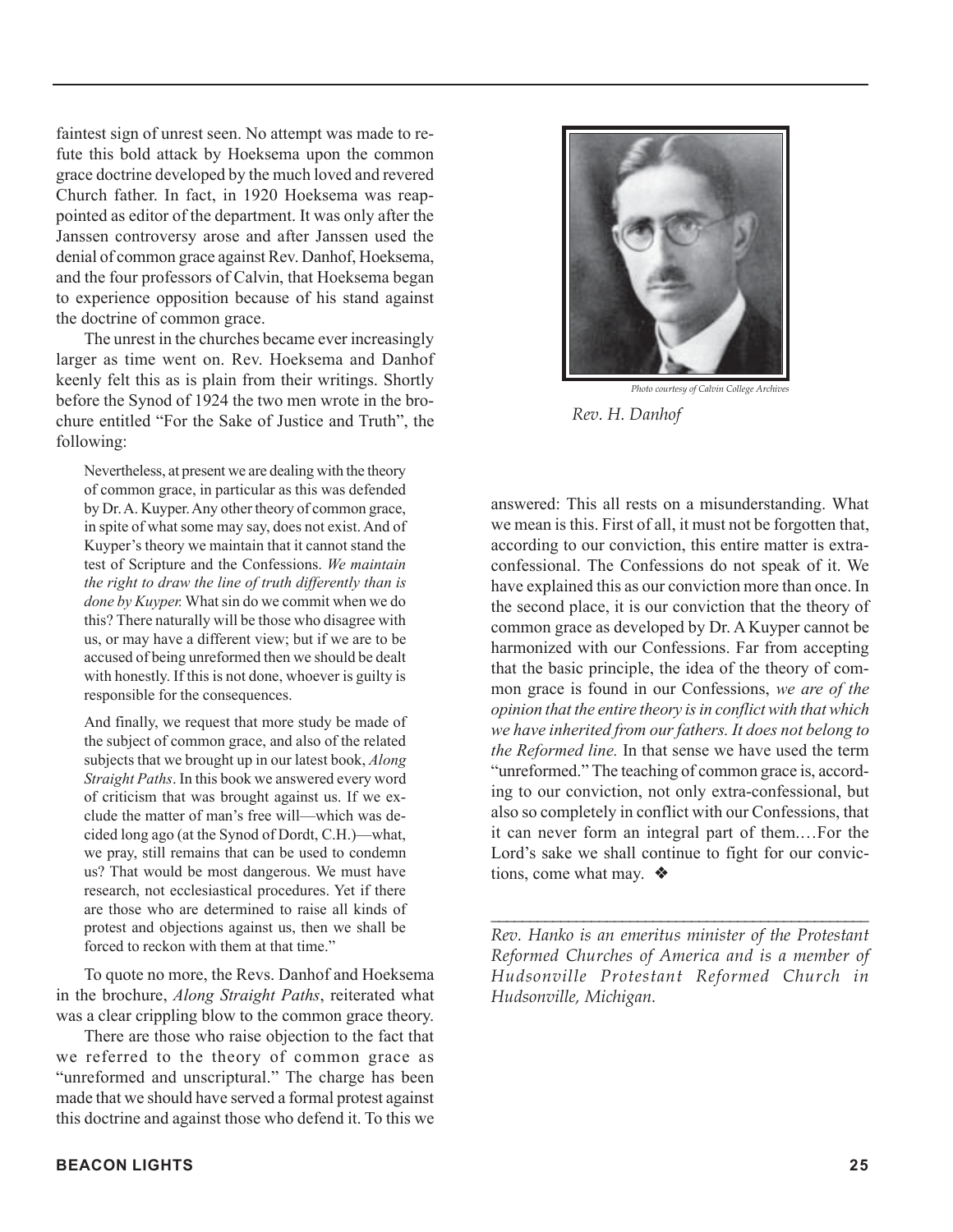# The Church of Onstwedde

by J.P. de Klerk



In the Dutch province of Groningen exists<br>this State Reformed Church in the town of<br>Onstwedde, which is a rare colossal building,<br>made of thousands of bricks; even the whole roof of the n the Dutch province of Groningen exists this State Reformed Church in the town of LOnstwedde, which is a rare colossal building, tower. It has resisted any kind of weather up till now. The style is late Gothic.

The tower was built first, in 1400; the church itself one century later, finished in the days of the Reformation.

In the soil, hundreds of urns have been found, which means that there must have been a settlement here in the past; utensils are very primitive, without a trace of housing or other forms of shelter.

Officially the town was founded in the year 800 and became known as a fen-colony with many peat-cutters. Peat-briquettes were very important for the heating of the houses in the bigger cities and castles of The Netherlands. ❖

\_\_\_\_\_\_\_\_\_\_\_\_\_\_\_\_\_\_\_\_\_\_\_\_\_\_\_\_\_\_\_\_\_\_\_\_\_\_\_\_\_\_\_\_\_\_\_ *J.P.de Klerk is an author and journalist from the Protestant Reformed Church of New Zeeland.*

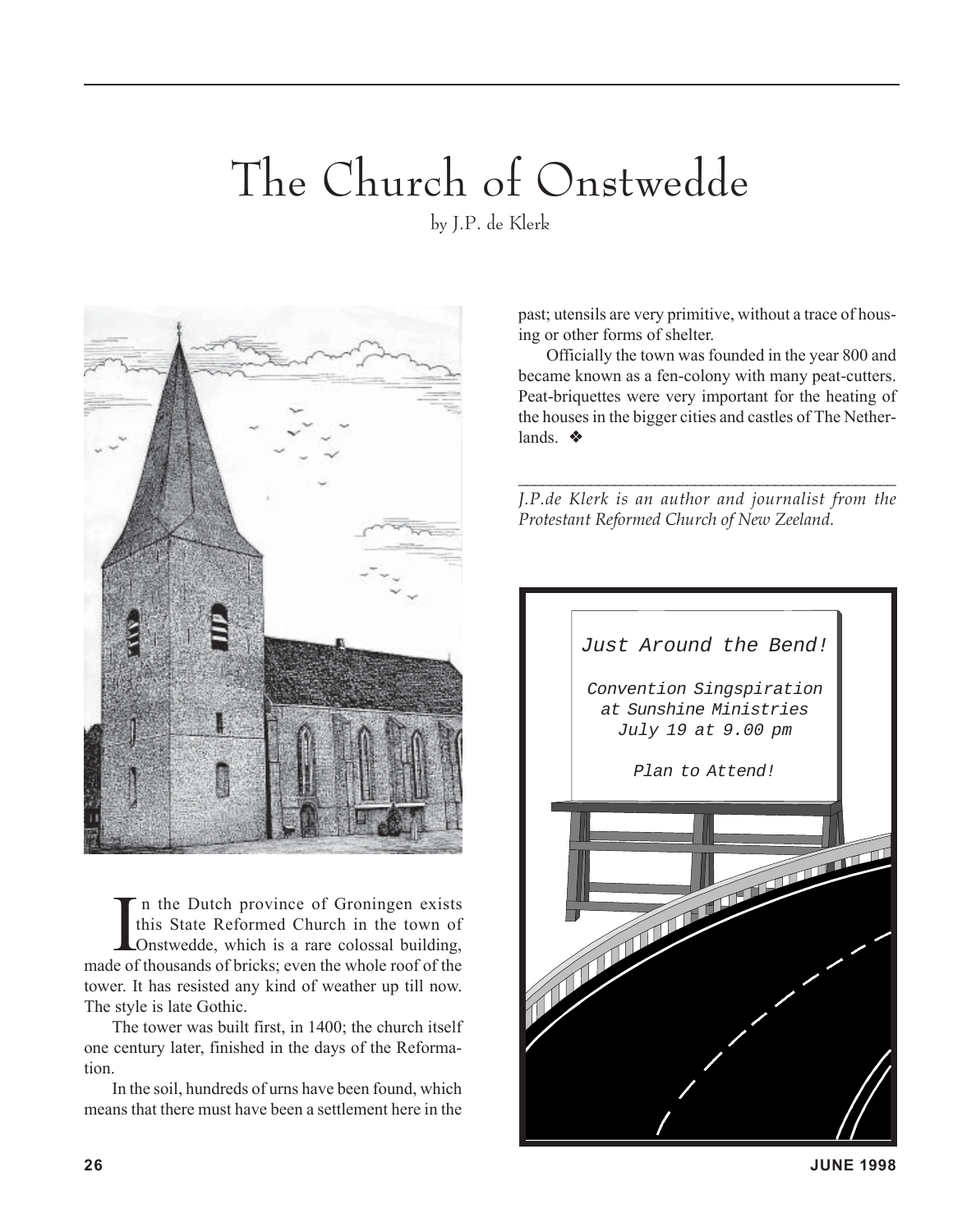# Kids' Page **"LITTLE LIGHTS"**

### Just Wood

by Connie Meyer

. . . let it shine!

Jared watched as his father cut down a tree with a chain saw and then split pieces of the trunk with an ax. Jared wished he was old enough to

help. So did his father! "Dad, what's all this wood for?"

"Some is for the fireplace, to help keep us warm," *chop*, "and some is for the campfire," *chop*, "so we can roast some hot dogs," *chop*.

"Hm. Is that all?"

Jared's father stopped to wipe his brow. "Yep, that's all."

"But can't we make something out of it, too?"

"Sure. Wood can be used for lots of things, but this is all we'll be doing with this tree. If you would like, though, you may make something out of the smaller branches."

Jared industriously gathered a pile of sticks and with tape and twine began to put them together.

"What are you making?" asked his father.

"An Indian village," he said and brought a little teepee over to show his father. "And this is a totem pole."

"A totem pole?" Father stopped his chopping to examine Jared's work. "Jared, do you know what a totem pole is?"

"I don't know for sure, but it looks like an idol."

"Indeed, it is! You're making one out of wood, but what do you think *real* ones are made out of?"

Jared thought for a moment. "Wood!"

"Exactly. Come over here." Father led Jared to another part of the yard where a small circle of ground had been used for a campfire. Charred pieces of wood and ashes still remained.

Father picked up a handful of ashes and threw them into the wind. "*That* is what an idol worshipper puts his hope and trust in. Don't forget it."

> Jared's eyes were wide. The ashes were gone. No, he wouldn't forget. ❖

> > *Connie is the mother of 5 children and attends Hope Protestant Reformed Church in Walker, Michigan.*

*\_\_\_\_\_\_\_\_\_\_\_\_\_\_\_\_\_\_\_\_\_\_\_\_\_\_\_\_\_\_\_\_\_\_\_\_\_\_\_\_\_\_\_\_\_\_*

#### **Find the underlined words in the puzzle below:**

"They that make a graven image are all of them vanity;…He heweth him down cedars, and taketh the cypress and the oak.…He burneth part thereof in the fire; with part thereof he eateth flesh; he roasteth roast, and is satisfied: yea, he warmeth himself, and saith, Aha, I am warm, I have seen the fire: And the residue thereof he maketh a god,…shall I fall down to the stock of a tree? He feedeth on ashes..."

Isaiah 44:9-20

| $H^-$        | S            |              | E L F A L L  |              |              |              |                  |
|--------------|--------------|--------------|--------------|--------------|--------------|--------------|------------------|
| Y            | T            | Y            | T            | $\mathbf{I}$ | N            | $\mathsf{A}$ | V                |
| C            | E            | D            | $\mathsf{A}$ | $R_{\perp}$  | S.           | H            | P                |
| O            | N.           |              | L T          | E            | T            | T            | A                |
| K            | E            | V            | H            | S.           | $\Omega$     | Ε            | R                |
| $\mathsf{A}$ | V –          | S.           | A I          |              | $\mathbf{C}$ | N.           | T                |
| K            | $\mathbf{A}$ |              | 0 M D        |              | K            | R            | L                |
| M            | $R_{\perp}$  | $\mathsf{A}$ | W U          |              | $E_{\perp}$  | U            | $\left( \right)$ |
| E            | G            | R.           | M            | $E_{\perp}$  | $\mathbf{I}$ | B            | C                |
| E            | C            | Y            | P            | R.           | $E_{\perp}$  | S            | S                |